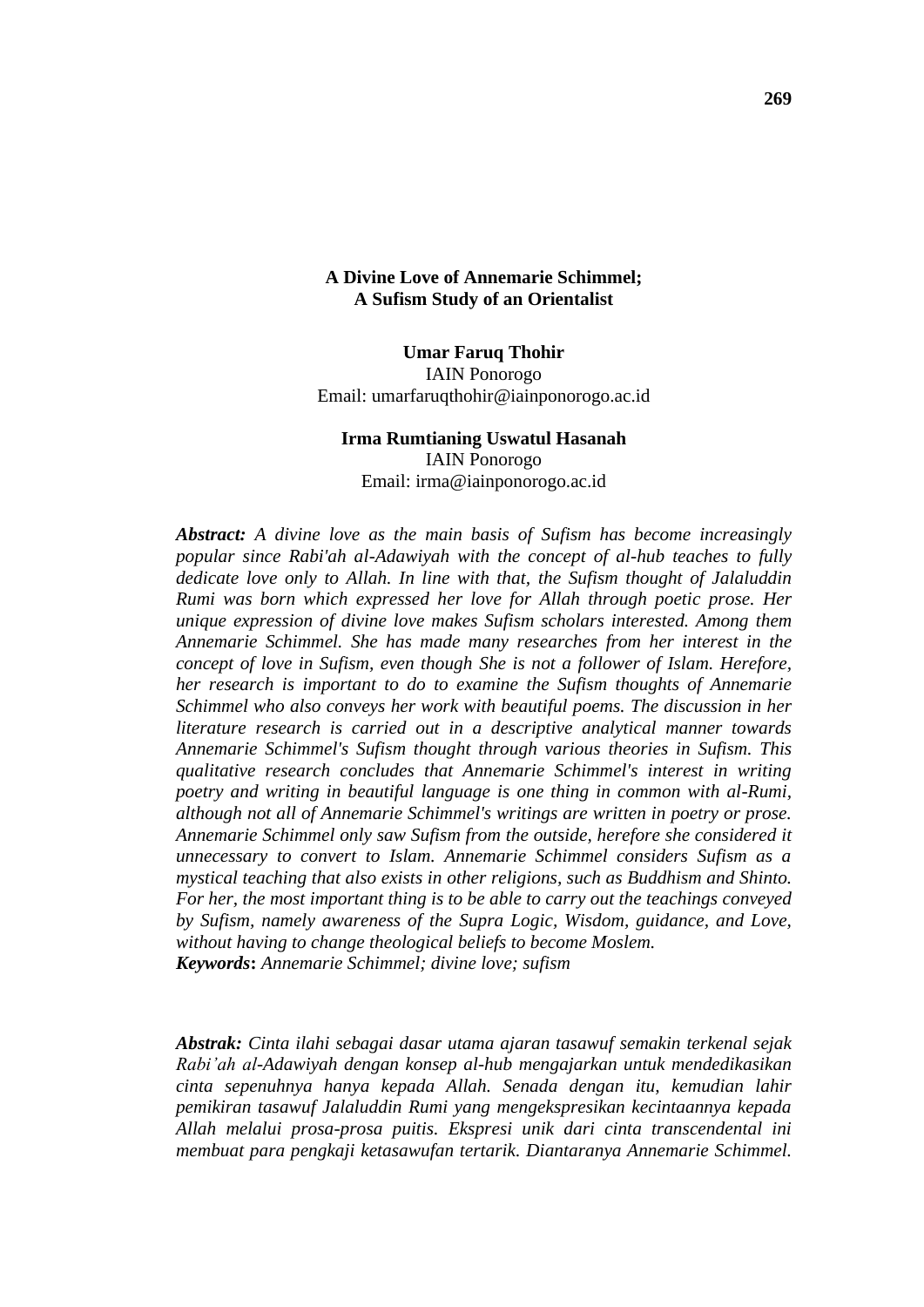*Banyak karya telah ia torehkan dari ketertarikannya terhadap konsep cinta dalam tasawuf ini meski ia sendiri bukanlah pemeluk agama Islam. Oleh karena itulah, penelitian ini penting dilakukan untuk mengkaji pemikiran tasawuf Annemarie Schimmel yang juga menyampaikan karyanya dengan syair-syair indah. Pembahasan dalam penelitian pustaka ini dilakukan secara deskriptif analitis* 

*terhadap pemikiran tasawuf Annemarie Schimmel melalui berbagai teori dalam ilmu tasawuf. Penelitian kualitatif ini menyimpulkan bahwa Ketertarikan Annemarie Schimmel dalam membuat puisi dan membuat tulisan dengan bahasa yang indah merupakan satu kesamaan dengan al-Rumi, meski tidak semua tulisan Annemarie Schimmel dibuat dalam bentuk puisi atau prosa. Annemarie Schimmel hanya melihat tasawuf dari sisi luarnya saja, oleh karenanya dia menganggap tidak perlu masuk Islam. Annemarie Schimmel menganggap tasawuf sebagai ajaran mistik yang juga ada dalam agama-agama lain, seperti Budha dan Shinto. Baginya yang terpenting adalah bisa melaksanakan ajaran yang disampaikan tasawuf tersebut, yaitu kesadaran terhadap Kenyataan Tunggal, kearifan, Cahaya, dan Cinta, tanpa harus pindah keyakinan teologis menjadi muslim.*

*Kata Kunci: Annemarie Schimmel; cinta ilahi; tasawuf*

#### **INTRODUCTION**

Basically, Sufism is a person's expression in religious activities. When all the "thoughts" of fiqh, kalam and philosophy are felt to be no longer able to bring humans into the true goal of religion, then no doubt, Sufism with the "*suluk*" way that puts forward the inner and spiritual dimensions is starting to get a lot of attention. $<sup>1</sup>$ </sup>

As a basic assumption, Sufism teaches that the reality of God cannot be known by logical or rationalist methods that tend to be exoteric. The reality of God must be approached through love, because love leads to the appreciation of divine majesty and grace, where an esoteric feeling of intimacy with Him can be achieved.<sup>2</sup> From the perspective of the Sufis, as long as "you" are still "yourself," you will never know God, because the biggest veil that blocks you from the

<sup>1</sup> Samsul Arifin, et al., *Spiritualitas Islam dan Peradaban Masa Depan* (Yogyakarta: Sippress, 1996), 36.

<sup>2</sup> Carl W. Ernest, "Tingkatan Cinta dalam Sufsme Persia Awal, Mulai dari Rabi'ah sampai Ruzbihan", dalam Leonard Lewisohn, *Warisan Sufi: Sufisme Persia Klasik, dari Permulaan hingga Rumi,* translated by Gafna Raizha Wahyudi (Yogyakarta: Pustaka Sufi, 2002), 509-510.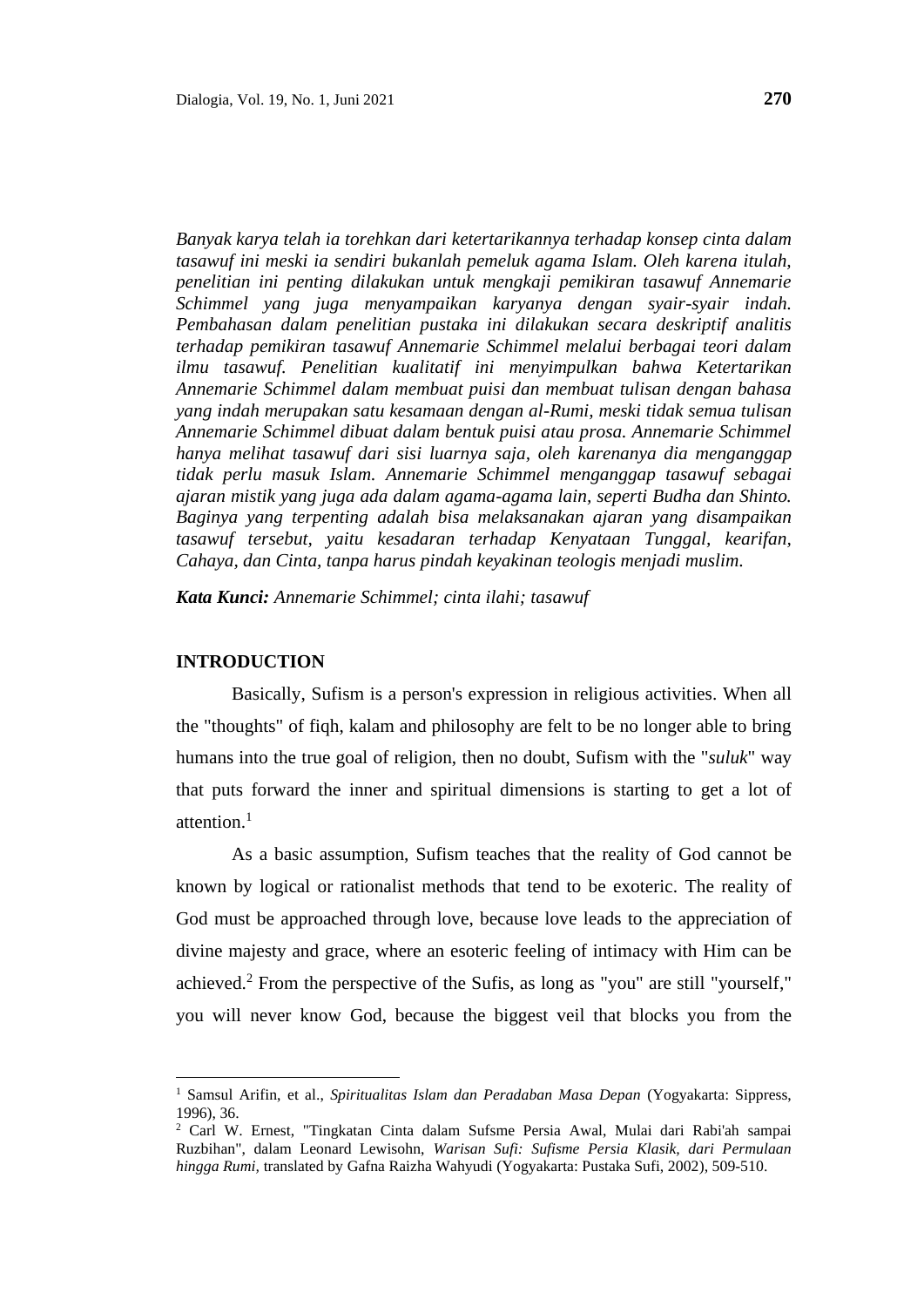reality of God is "you." Only the fire of divine love can burn egocentricity. Moreover, divine love arises spontaneously, it cannot be learned through study.<sup>3</sup>

When divine love dominates the mind, it seems that all the truths that were previously false are clearly open. People who have reached her position are not concerned with worldly "material" anymore, because the most important thing for her is the Beloved, eternal love, divine love.<sup>4</sup>

The love that colors the whole realm of thought and action, makes Sufis always think of Him, until beautiful poetic prose and rhyming narratives are issued which indicate that her sheart is being filled with an "irrational" feeling for Him. Love poems, rhyming prose, or romantic poems are natural expressions that arise because of deep feelings of love.<sup>5</sup>

The works inscribed in the form of rhyming and poetic sentences have a special attraction for Sufi successors (insiders) and outsiders to understand them more deeply. For the Sufi successors, the divine love implied in these poetic poems is a teaching from the teacher that should be followed, while for the reviewers who are not practitioners of Sufism, the teaching of divine love must be conveyed to the public who feel thirst for spiritual values that may be eroded by the spirit of modernity. Here are outsider reviewers of Sufism from the East (Muslims) and also from the West (orientalists). Here are many Western outsiders

<sup>3</sup> Javad Nurbakhsh, "Ciri-Ciri Khas Utama Sufisme dalam Periode Awal Islam," dalam Leonard Lewisohn, *Warisan sufi: Sufisme Persia Klasik, dari Permulaan hingga Rumi,* translated by Gafna Raizha Wahyudi (Yogyakarta: Pustaka Sufi, 2002), 3.

<sup>4</sup> According to Rosihon Anwar, Sufis who have reached this level of love do not want to be praised again, or even if they are praised, they never change, and when they are abused they never change, because everything is only for Allah. See Rosihon Anwar, *Akhlak Tasawuf,* (Bandung: Pustaka Setia, 2009), 139; H.M. Amin syukur said, Rabiah Adawiyah, famous for her experience of love for God, was able to turn away from everything other than God. In his prayer, he did not ask to be kept away from hell nor did he ask to be admitted to heaven. All he asks is to be close to God. See H.M. Amin Syukur, *Menggugat Tasawuf* (Yogyakarta: Pustaka Pelajar, 2012), 53.

<sup>5</sup> Carl W. Ernest, "Tingkatan Cinta dalam Sufsme Persia, 509-512.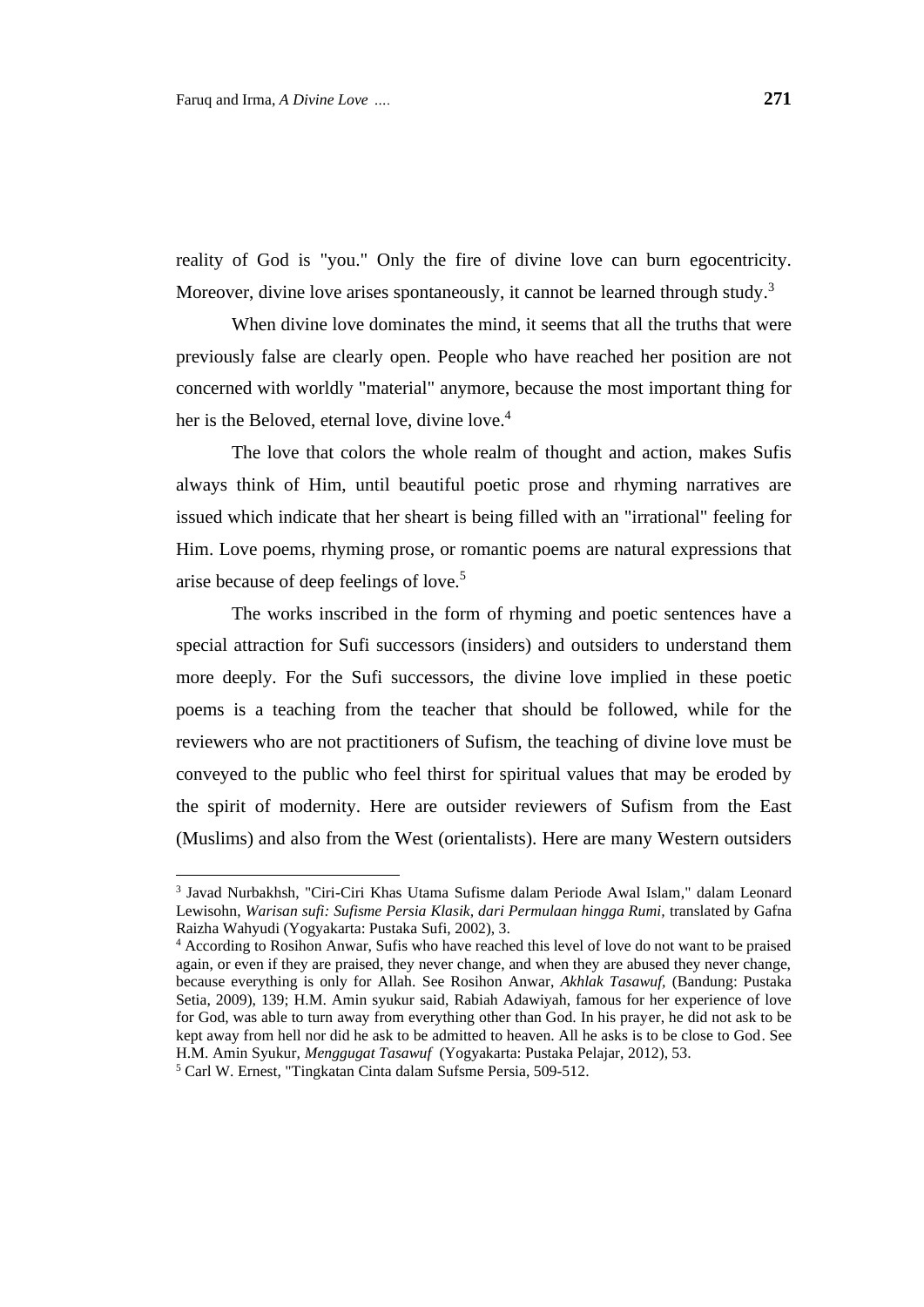who have studied the uniqueness of Sufism, including Annemarie Schimmel, Bruce B. Lawrence,<sup>6</sup> Herbert Mason,<sup>7</sup> Gerhard Bowering,<sup>8</sup> William C. Chittick,<sup>9</sup> John Cooper,<sup>10</sup> Carl W. Ernest,<sup>11</sup> and some other orientalists, but her paper will only discuss about Annemarie Schimmel, because, compared to others, even though she is an orientalist, even Protestant, Annemarie Schimmel is more familiar in the midst of contemporary Muslim Sufism literature, and it is not uncommon for Annemarie Schimmel to be asked to provide an "Foreword" in several Sufism books that were even compiled by Muslims.<sup>12</sup>

According to Annemarie Schimmel, Sufism which teaches divine love is the most ideal medium for human actualization. Although on many sides, Sufism is accused of being a 'killer of the authority of reason', but on the other hand, its success in building human personality and its ideas about love, peace, simplicity, purification of the soul and solidarity have contributed no less to realizing a more prosperous life. good. According to Carl W. Ernest, the concept of love in her case is an important element in the journey of searching for human authenticity through the path of Sufism. 13

According to Annemarie Schimmel, a person who truly loves God knows that even in suffering, here is a hand of God that she feels, and she believes that

<sup>6</sup> Bruce B. Lawrence is a Professor of Islamic Studies and History of Religion, Harvard University, Duke University, Durham, North Carolina. See Leonard Lewisohn, *Warisan sufi: SufismePersia Klasik, dari Permulaan hingga Rumi,*translated by Gafna Raizha Wahyudi, (Yogyakarta: Pustaka Sufi, 2002), iv.

<sup>7</sup> Herbert Mason is a Professor of Islamic Studies and History of Religion, Boston University, Boston, Massachusees. Leonard Lewisohn, *Warisan sufi,* iv.

<sup>8</sup> Gerhard Bowering is a Professor of Islamic Studies and History of Religion in Yale University, New Haven, Connecticut. Leonard Lewisohn, *Warisan sufi,* iv.

<sup>9</sup> William C. Chittick is a Professor of Islamic Studies and History of Religion in State University of New York, John, Stony Brook, New York. Leonard Lewisohn, *Warisan sufi,* v.

<sup>&</sup>lt;sup>10</sup> John Cooper is a Lecturer in The Persian Studies in University of Cambridge, Inggris. Leonard Lewisohn, *Warisan sufi,* v.

<sup>&</sup>lt;sup>11</sup> Carl W. Ernest is a Professor of Islamic Studies and History of Religion University of North Carolina, Chapel Hill, North Carolina. Leonard Lewisohn, *Warisan sufi, v*.

<sup>12</sup> Leonard Lewisohn, *Warisan Sufi*, i-iii.

<sup>&</sup>lt;sup>13</sup> A similar statement was made by Annmarie Schimmel during a lecture at the Jakarta National Library Hall on February 25, 2002. See Ahmad Najib Burhani, "Pengantar Editor," in Ahmad Najib Burhani (ed.), *Manusia Modern Mendamba Allah: Renungan Tasawuf Positif,* (Jakarta: Iman dan Hkmah, 2002), v.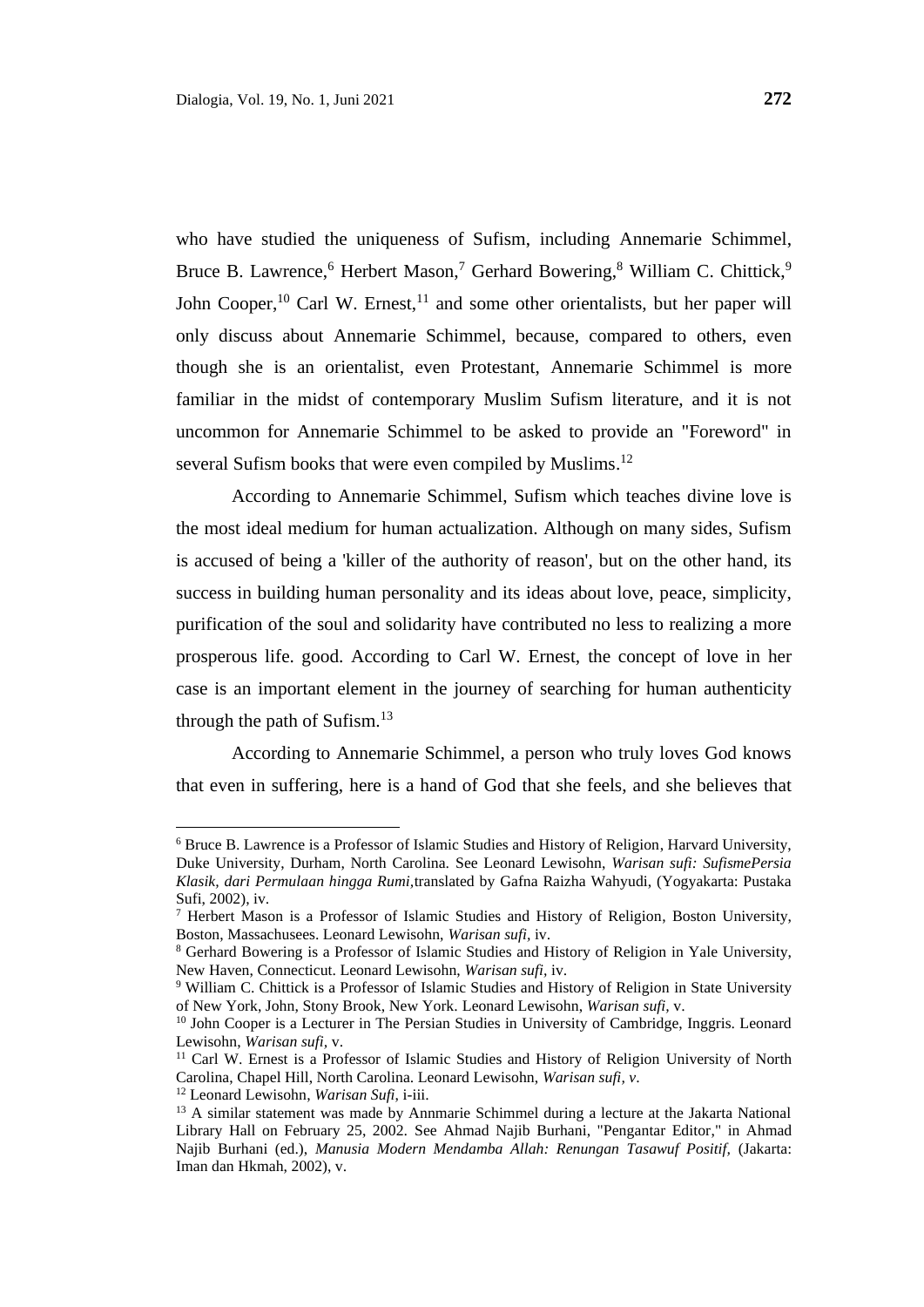whatever befalls him is the best for him, because God knows best what is best for the growth of the soul and purification of the spirit.<sup>14</sup>

Actually who is Annemarie Schimmel and what is the purpose of studying Sufism? Why did her interest in Sufism, whose concept was born from Islam, did not make him convert to Islam? Why did she study only the famous Sufis who taught Sufism with poetry? Understanding the above reality, then, briefly and concisely this article will be written to answer those questions.

# **THE BIOGRAPHY OF ANNEMARIE SCHIMMEL**

Annemarie Schimmel was born on April 7, 1922 in Erfurt, Germany, as the only child to highly cultured middle-class parents, who raised her in an atmosphere filled with literature and poetry.<sup>15</sup>

Skipping two classes in secondary school, she began her studies at the University of Berlin in the fall of 1939 at the age of seventeen. Her most influential and inspiring teacher was Hans Sheinrich Schaeder. Schaeder suggested that she study the poetry and works of Jalaluddin Rumi. She intuitively understood the ideas contained in her poem and never let go of them again.<sup>16</sup>

In October 1941, aged 19, she earned her doctorate in Islamic Language and Civilization with a dissertation on medieval Egypt. Shortly hereafter, she was accepted by the State Department on the decoding unit. She continues to work on scientific projects in her spare time.<sup>17</sup>

Annemarie Schimmel lived at a time When Germany was under colonialism and one day Annemarie Schimmel was caught and herded to

<sup>14</sup> Annemarie Schimmel, "Kata Pengantar," in *Islam & World Peace; Explanation of A Sufi,* translated by Su'aidi Asy'ari (Bandung: Pustaka hidayah, 1997), 10-11.

<sup>&</sup>lt;sup>15</sup> Charles Homer Haskins, *A Life of Annemarie Schimmel* (Williamsburg: ACLS, 1993), 1.

<sup>16</sup> Charles Homer Haskins, *A Life of Annemarie Schimmel,* 2.

<sup>17</sup> Charles Homer Haskins, *A Life of Annemarie Schimmel,* 7-10.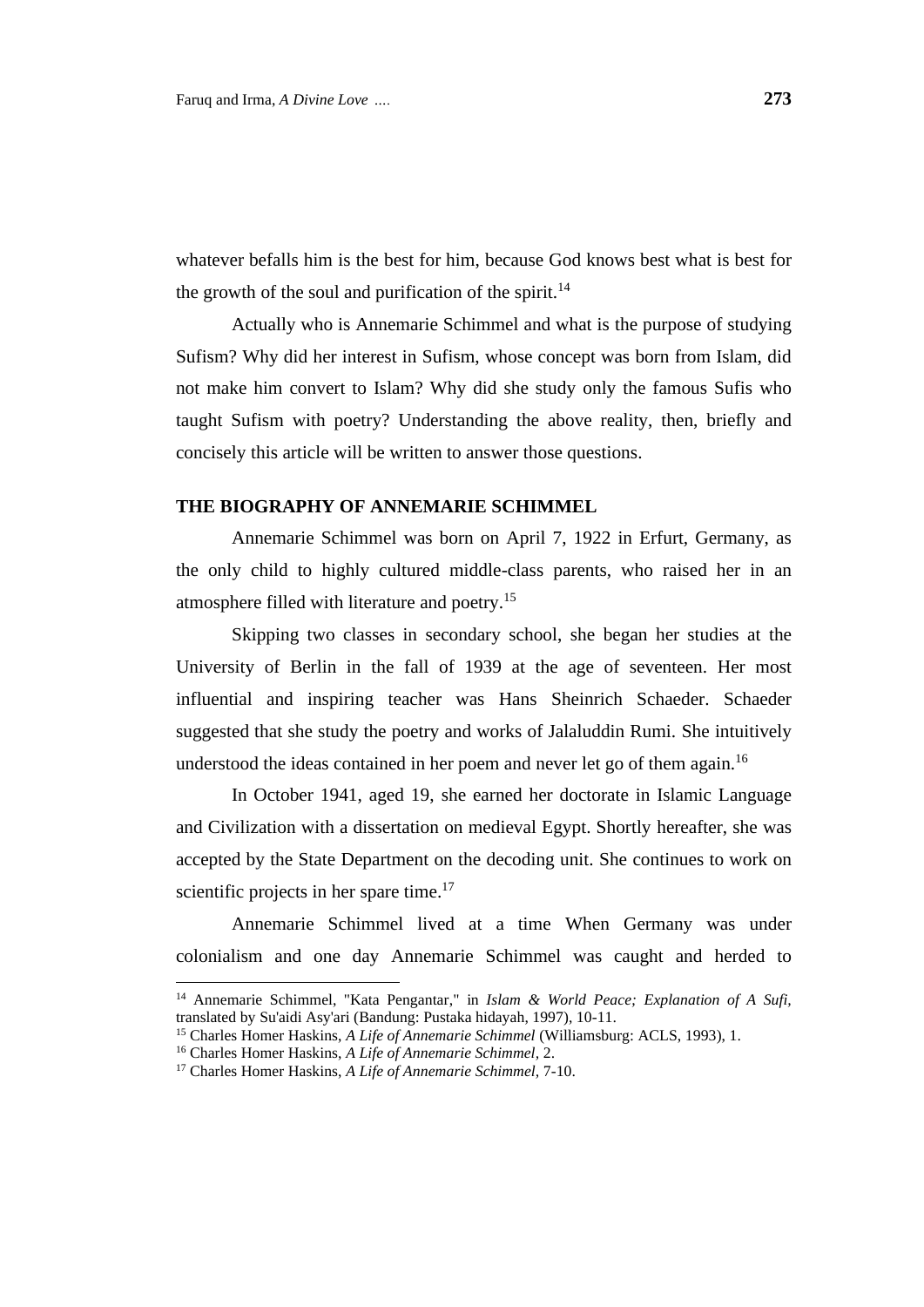Marburg. On May 8, 1945, the day the war ended and they soon set up a "university camp," Annemarie gave her first lecture on Islamic matters sitting on a double-deck bed. On January 12, 1946, she gave her first lecture on the "Main Representatives of Islamic Sufism" at the age of twenty-three.<sup>18</sup>

In 1951, she received her second doctorate in the History of Religions awarded by the Protestant Theology Faculty in Marburg, with the title research on mystical love in Islam.<sup>19</sup>

In the early fifties Annemarie made several trips to Turkey. In 1953, while she was in Ankara, she gave the first public lecture in Turkey. <sup>20</sup> Some time later the Faculty of Theology offered him a vacant chair to teach in the history of religion. She really appreciated the Islamic Theology Faculty who wanted to make him a teacher, so she asked, as if challenging, is here a German Protestant theology faculty that dares to appoint a Muslim woman as a professor? Even in her speech at the International Congress on the History of Religion in Rome in August 1990, Annemarie Schimmel expressed her disappointment with the study of the History of Religion which has always been studied from a favorable perspective to the West. According to him, here are also scholars in Asia who have contributed greatly to the history or pshenomenology of religion, such as Buddhism, Confucianism, Shinto, and even Islam. But unfortunately, the attitude of Western scholars seems to still be sheavily influenced by the "biblical" background and the "classical" approach to science.<sup>21</sup>

Annemarie Schimmel lived in Turkey for five years (1954-1959) and made her "obsessed" with Rumi, whose grave is in Konya. <sup>22</sup> Besides Rumi, her other favorite character is Muhammad Iqbal, who is an Indo-Muslim thinker and

<sup>18</sup> Charles Homer Haskins, *A Life of Annemarie Schimmel,* 13-15

<sup>19</sup> Charles Homer Haskins, *A Life of Annemarie Schimmel,* 9-11.

<sup>20</sup> Tim Penerbit Pustaka Sufi, "Pengantar Penerbit," in Annemarie Schimmel, *Dunia Rumi: Hidup dan Karya Besar Penyair Sufi*, translated by Saut Pasaribu (Yogyakarta: Pustaka Sufi, 2002), viiviii.

<sup>21</sup> Annemarie Schimmel, "Kata Pengantar," in Sachiko Murata, *The Tao of Islam: A Source Book on Gender Relationship in Islamic Thought,* translated by Rahmani Astuti and M. S. Nasrullah, (Bandung: Mizan, 1996), 15.

<sup>&</sup>lt;sup>22</sup> Tim Penerbit Pustaka Sufi, "Pengantar Penerbit," dalam Annemarie Schimmel, vii.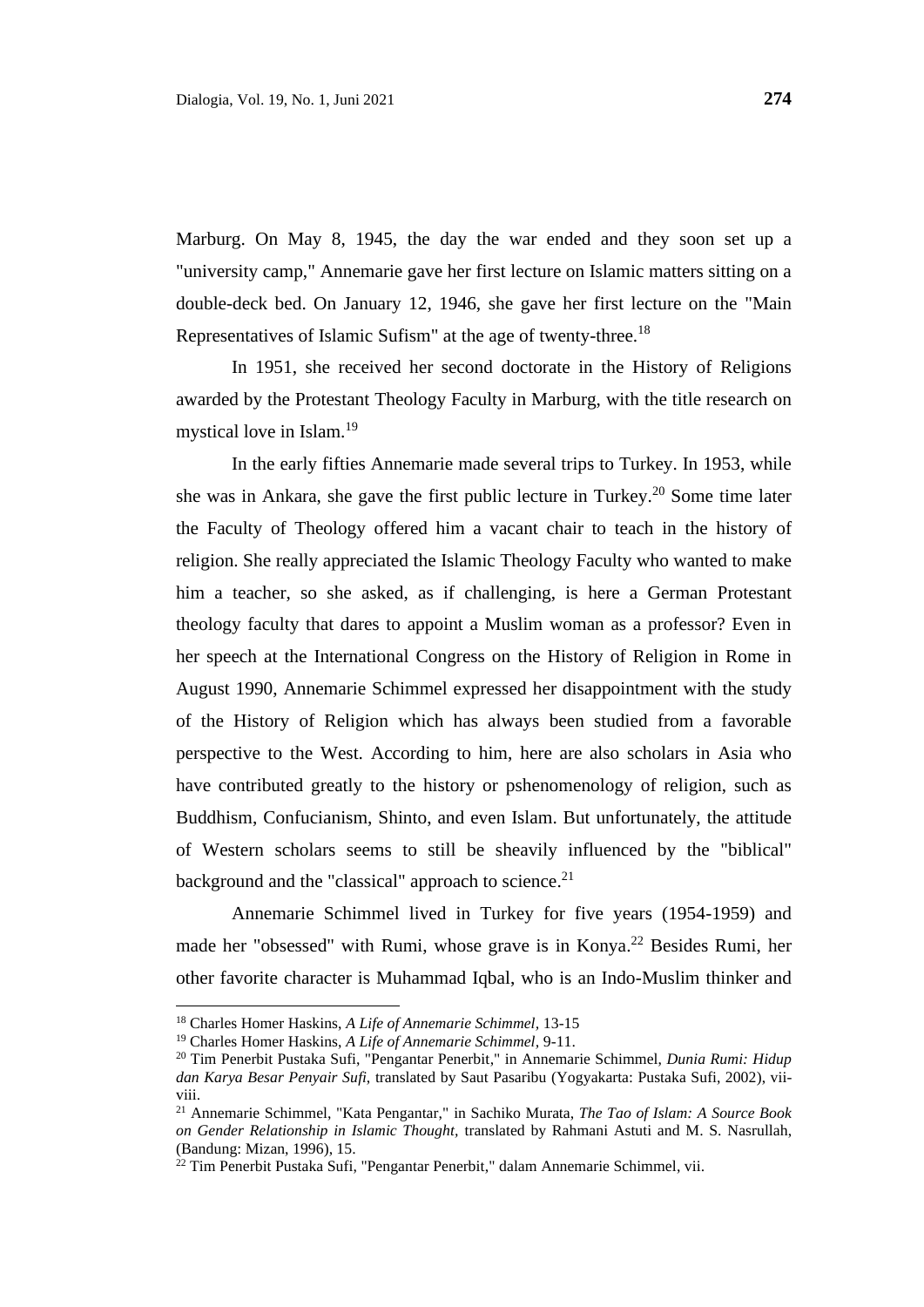poet, who has also colored her writings so far. At the urging of her friend in Turkey, she produced an annotated translation of Iqbal's famous spiritual book. Her led to him being invited in 1958 to visit Pakistan which was the starting point of a new research interest that eventually led him to Harvard University.<sup>23</sup>

In August 1965, on her first visit to the United States, attending the 11th Congress of the International Association for the History of Religion in Claremont, California, she was approached by Harvard's Wilfred Cantwell Smith, who said that large funds had been given to Harvard University by Mr. Ozai Durrani to study the two great Urdu poets, Mir and Ghalib, and to have their works translated into English in a poetic style. However Annemarie Schimmel turned down the offer, as she claimed that she was not proficient in Urdu and was not ready to join the project. However, Smith and others at Harvard persuaded him steadfastly in hopes of convincing him, until Annemarie Schimmel joined the research.<sup>24</sup>

In the spring of 1967 she started at Harvard as a Lecturer on Indo-Muslim Culture, and in 1970 she was appointed a full professor. Annemarie Schimmel teaches only in the spring and almost every year she goes to Pakistan in the fall. Although she only taught during the spring term, but she cared deeply for her students, and they adored him, stood in awe, even they also trusted him and sought her advice in personal matters. Annemarie Schimmel is a sought-after lecturer, with her signature style of delivery of holding her bag with both hands,

<sup>23</sup> Through her book which has been translated into Indonesian with the title *Dunia Rumi: Hidup dan Karya Besar Penyair Sufi,* Annemarie Schimmel leads us to the imagination of the past about Konya with all its culture and civilization. How the roads to Konya, Rumi's poetic expressions, and feelings about Konya and the appreciation of Rumi he describes clearly, as if very convincing that she has not only been to the area, but also understands something "core" in the area ( Konya) that. See Annemarie Schimmel, *Dunia Rumi: Hidup dan Karya Besar Penyair Sufi*, translated by Saut Pasaribu, (Yogyakarta: Pustaka Sufi, 2002), 3-14.

<sup>24</sup> Charles Homer Haskins, *A Life of Annemarie Schimmel,* 10-15.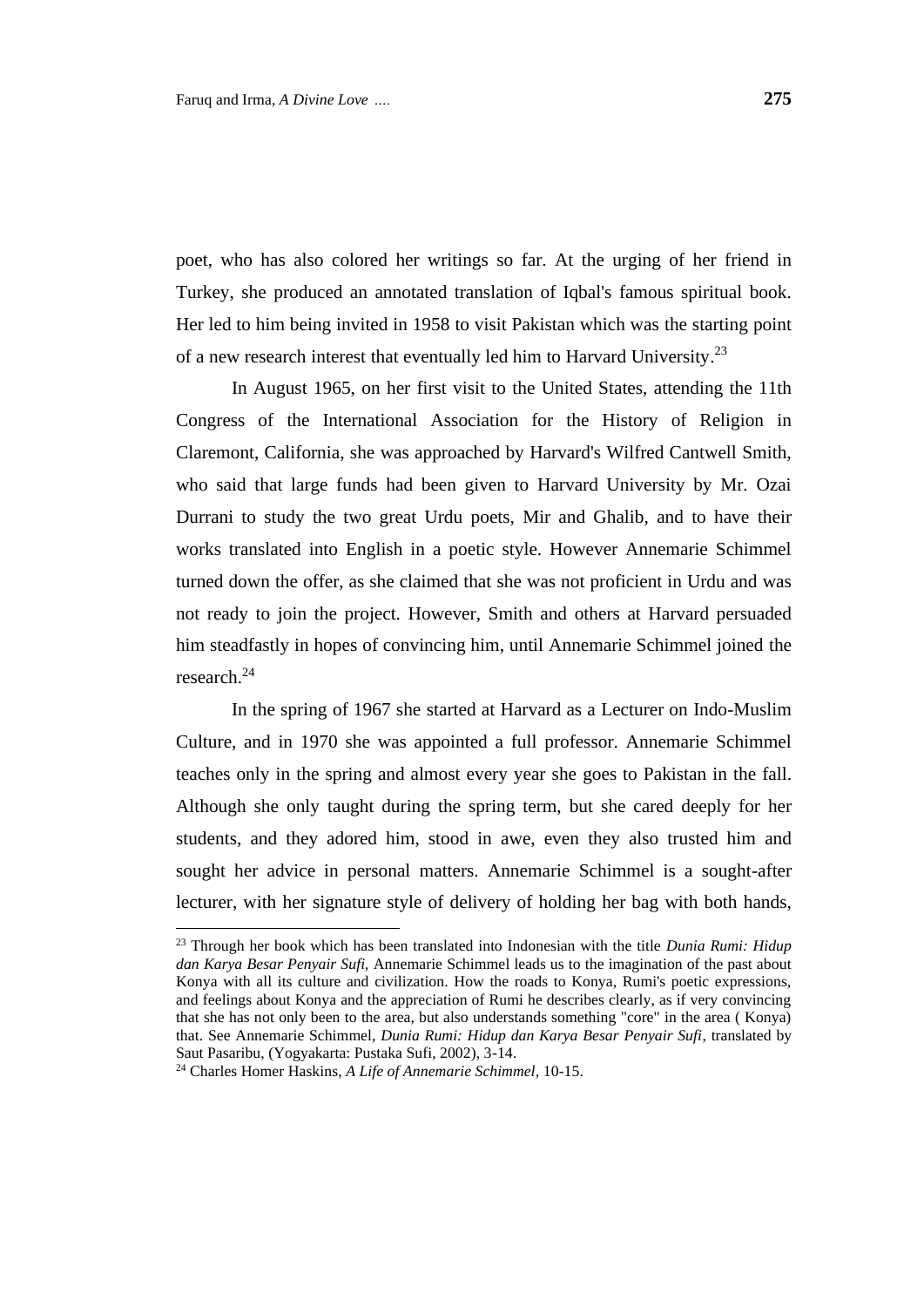closing her eyes, and talking for exactly the amount of time she is given. Annemarie Schimmel states that she can lecture without a script in German, English and Turkish, or with a script (and eyes open) in French, Arabic, Persian and Urdu. 25

During her academic life she was awarded several impressive honorary doctorates, as well as several awards and medals. She published more than a hundred books in English and German, many of which were aimed at the educated layman. Verse translation of Islamic poetry is her favorite hobby, in which she follows the model of her hero, the Romantic and orientalist poet Friedrich Rückert. 26

In 1992 she retired from Harvard and returned to Bonn. In her daily life, she spends her life with lectures and writing activities. On 15 October 1995, she received the prestigious Peace Prize from the German Book Trade Association in honor of her achievements in generating East-West understanding.<sup>27</sup>

On January 26, 2003, Annemarie Schimmel died of complications following surgery. She had no an immediate family, but left behind a much-loved son, her cousins and family, who now live in California and New Jersey, as well as a large number of friends, colleagues, students, who will always remember her works with great joy and admiration.<sup>28</sup>

#### **SCIENTIFIC RECORD**

Annemarie Schimmel was born Protestant and had middle-class cultured parents in Erfurt, Germany.<sup>29</sup> Her faher, Paulus, was a postal worker and her mother, Anna, owned a family business with connections to international trade and shipping. Schimmel always remembered her faher as "a lovely playmate full

<sup>25</sup> Charles Homer Haskins, *A Life of Annemarie Schimmel,* 16.

<sup>26</sup> Annemarie Schimmel, *Dunia Rumi,* 63.

<sup>27</sup> Ahmad Najib Burhani, "Pengantar Editor," in Ahmad Najib Burhani (ed.), *Manusia Modern Mendamba Allah: Renungan Tasawuf Positif* (Jakarta: Iman and Hikmah, 2002), v.

<sup>28</sup> Charles Homer Haskins, *A Life of Annemarie Schimmel,* 19.

<sup>29</sup> Wahid Bakhsh Rabbani, *Islamic Sufism: The Science of Flight in God, with God, by God and Union and Communion with God also Showing the Tremendeous Sufi Influence on Christian and Hindu Mystics and Mysticism* (Kuala Lumpur: Zafar, 1995), 222-223.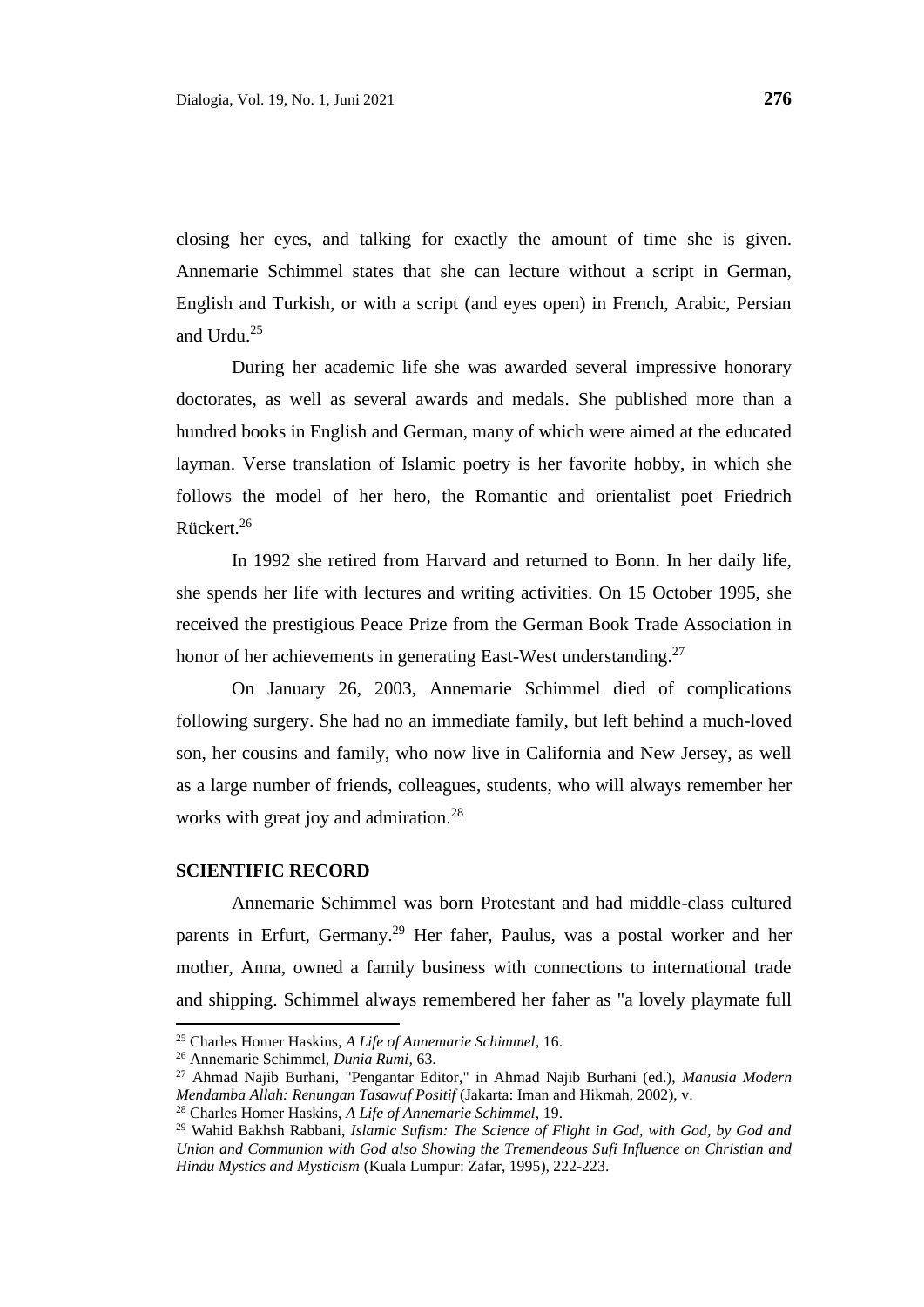of fun." Her mother made him feel that she was the son of a dream and her house was full of poetry and literature, even though her family was not a literature graduate. 30

She began studying at the University of Berlin in 1939 at the age of 17, during the period of Nazi Germany. She received her doctorate in Islamic Language and Civilization at the age of nineteen. At the age of 23, he became professor of Arabic and Islamic studies at the University of Marburg, Germany in 1946. Then she received her second doctorate in the history of religions in 1954.<sup>31</sup>

The turning point in her life came in 1954 when she was appointed Professor of the History of Religion at the University of Ankara (Turkey). Here she spent five years teaching in Turkey and immersing himself in the cultural and mystical traditions of the State. She was a faculty member at Harvard University from 1967 to 1992 and was Professor Emerita of Indo-Muslim Culture upon retirement. She is also an honorary professor at the University of Bonn. She published more than 50 books on Islamic literature, mysticism and culture, which were translated from Persian, Urdu, Arabic, Sindhi and Turkish in poetic and literary form into English and German.<sup>32</sup>

Because of her work on Islam, Sufism and Muhammad Iqbal, the Pakistani government is honored to bestow upon him the highest civilian awards known as *Sitara e Imtiaz* (Star of Excellence) and *Hilal e Imtiaz* (Crescent of Excellence). In addition, Annemarie Schimmel also received many other awards from various countries in the world, including Leopold Lucas, a prize from the Evangelisch-

<sup>30</sup> Charles Homer Haskins, *A Life of Annemarie Schimmel,* 3-5.

<sup>31</sup> Charles Homer Haskins, *A Life of Annemarie Schimmel,* 7-9.

<sup>32</sup> Tim Penerbit Pustaka Sufi, "Pengantar Penerbit," in Annemarie Schimmel, vii-ix.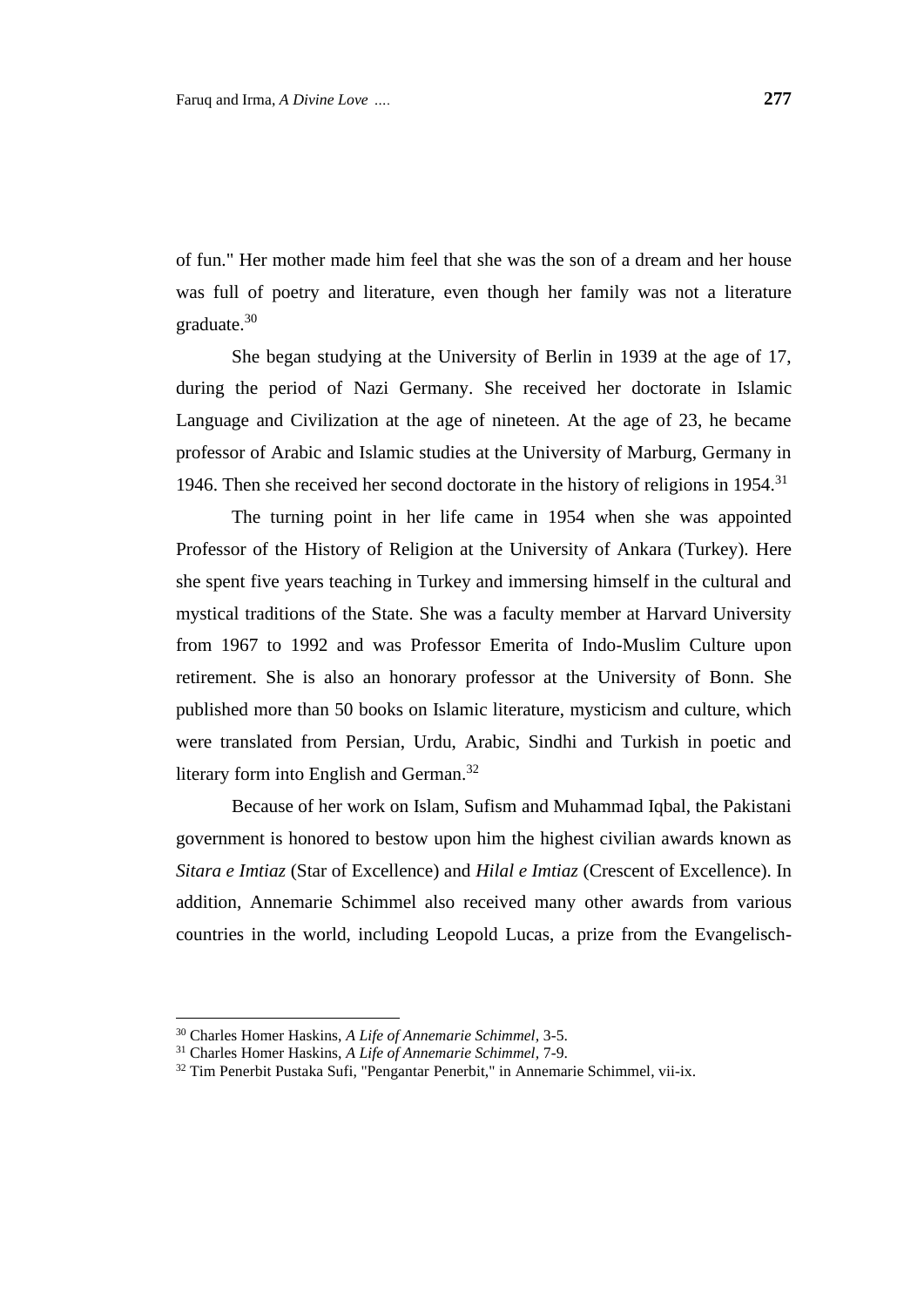Theologiscshe Faculty of the University of Tübingen, and in 1995 received the prestigious award, namely the German book trade peace prize.<sup>33</sup>

Among the works of Annemarie Schimmel are:

- *As Through A Veil : Mystical Poetry in Islam*, New York : Columbia University Press, (1982)
- *And Muhammad Is Her Messenger: The Veneration of the Propshet in Islamic Piety*, 367 pages, (1985), The University of North Carolina Press.
- *Anvari's Divan: A Pocket Book for Akbar*, hardcover, Metropolitan Museum of Art (January 1994)
- *A Dance of Sparks: Imagery of Fire in Ghalib's Poetry*
- *A Two-Colored Brocade: The Imagery of Persian Poetry*, University of North Carolina Press (November, (1992).
- *Deciphering the Signs of God: A Pshenomenological Approach to Islam* (1991-1992 [Gifford Lectures,](http://en.wikipedia.org/wiki/Gifford_Lectures) [online\)](http://www.giffordlectures.org/Browse.asp?PubID=TPDSOG&Cover=TRUE), 302 pages.
- *[Gabriel's Wing:](http://en.wikipedia.org/wiki/Gabriel%27s_Wing) Study into the Religious Ideas of Sir [Muhammad Iqbal](http://en.wikipedia.org/wiki/Muhammad_Iqbal)*.
- *Mystical Dimensions of Islam,* German edition. English translation: North Carolina Univ. Press, 512 pages, copyright 1975, (1986). Spanish translation: *Las dimensiones místicas del Islam*, trad. de A. López Tobajas y M. Tabuyo Ortega, Madrid, Trotta, (2002).
- "Introducción al-Sufismo", Spanish translation: Kairós Editorial, 152 pages (2007).
- *Rumi's World : The Life and Works of the Greatest Sufi Poet*
- *Im Reich der Grossmoguls: Geschichte*, Kunst, Kultur, (2000).
- *The Empire of the Great Mughals: History, Art and Culture*, Ed. Reaktion books Ltd, London, (2004).
- *Look! Her is Love*
- *The Triumphal Sun: A Study of the Works of Jalaloddinn [Rumi](http://en.wikipedia.org/wiki/Rumi)*, London: East-West Pub., (1980).

<sup>33</sup> Wahid Bakhsh Rabbani, *Islamic Sufism,* 222-223.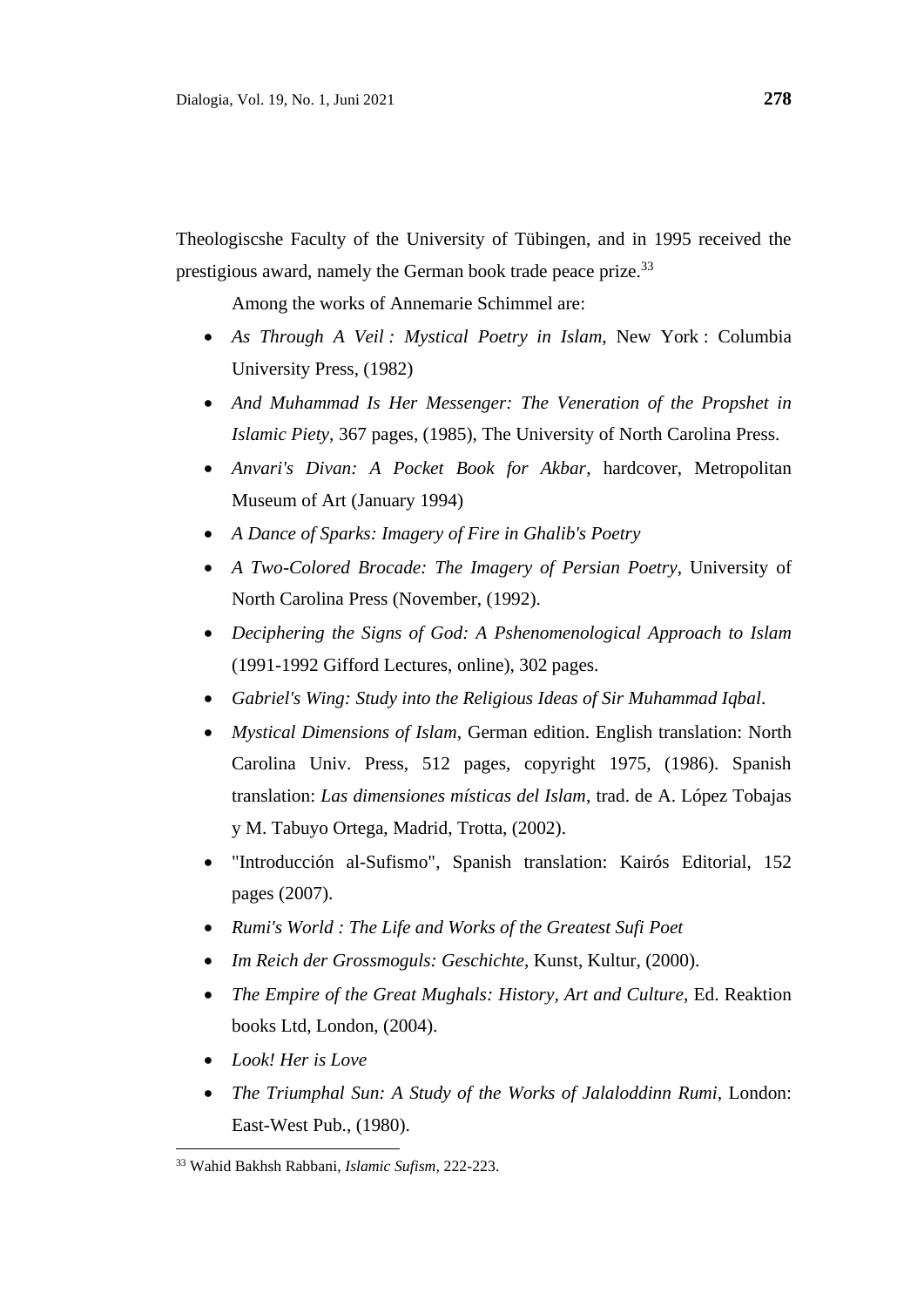- *Islamic literatures of India, Wiesbaden : O. Harrassowitz,* (1973)
- *Mohammad Iqbal, poet and philosopher: a collection of translations, essays and other articles*, Karachi, Pakistan-German Forum, (1960).
- *Classical Urdu literature from the beginning to Iqbal, Wiesbaden : O. Harrassowitz*, (1975); (A history of Indian literature; V. 8: modern Indo-Aryan literatures.
- *Islam: An Introduction*, Albany: State University of New York Press, (1992)
- *We believe in one god: the experience of God in Christianity and Islam*, edited by Annemarie Schimmel and Abdoldjavad Falaturi ; preface by Kenneth Cragg ; translated by Gerald Blaczszak and Annemarie Schimmel; London : Burns & Oates, (1979)
- *Islamic Calligraphy*
- *Calligraphy and Islamic Culture*, New York University Press, (1990).
- *Islamic Names: An Introduction (Islamic Surveys)*, [Paperback], Edinburgh University Press, England, 134 pages, (1990).
- *Meine Seele ist eine Frau*, copyright 1995, Kösel Verlaf GMBH, Munich. English edition: *My Soul is a Woman, The Feminine in Islam*, (1997), 192 pages, Continuum, New York and London, [Continuum International](http://en.wikipedia.org/wiki/Continuum_International_Publishing_Group)  [Publishing Group](http://en.wikipedia.org/wiki/Continuum_International_Publishing_Group) .
- *Make A Shield From Wisdom : Selected Verses from Nasir-i Khusraw's Divan*, translated and introduced by Annemarie Schimmel; London : I. B. Tauris in association with the International Institute of Ismaili Studies, (2001).
- *Ernst Trump; A brief account of her life and work*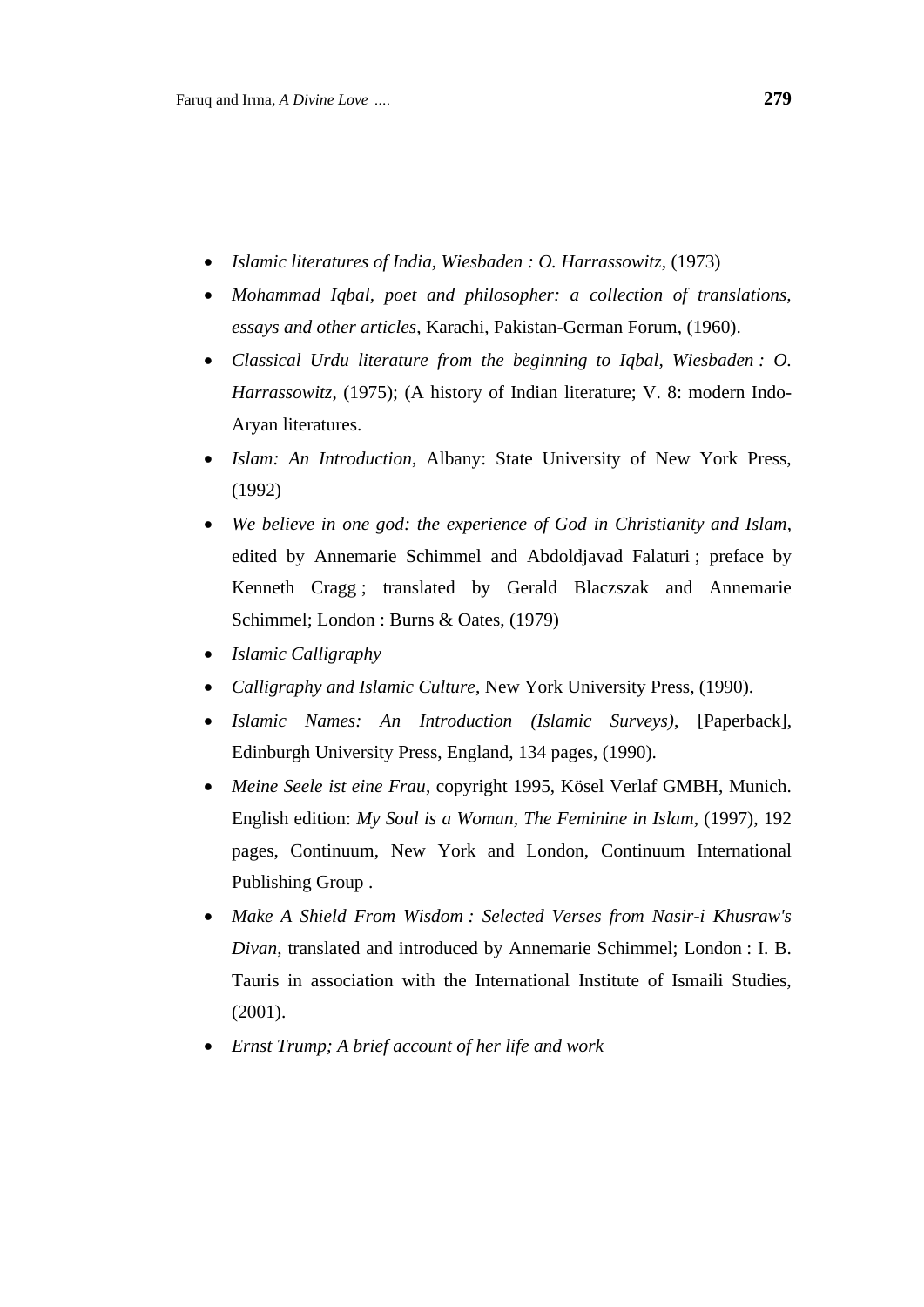- *Das Mysterium der Zhal, ed. Eugen Diederichs Verlag*, Munich, (1983). English edition by Oxford University Press (1993), 314 pages, titled The Mistery of Numbers.
- *Islam and the Wonders of Creation: The Animal Kingdom*, (2003).

Actually the work of Annemarie Schimmel goes beyond what is listed above. Her writings in the form of academic journals and "potpourri" were not included by the authors, because the mention of her, in the author's shemat, is only a symbol for a highly productive scholar. <sup>34</sup>

# **THE CONCEPT OF ANNEMARIE SCHIMMEL'S SUFISM; A STUDY FROM THE OUTSIDER**

Before going into the discussion of how Annemarie Schimmel (outsider) describes Sufism, the author will describe how Sufism develops in the minds of Sufis and insider Sufism observers first.

The word tasawwuf comes from the Arabic language, namely *tashawwuf*. The word *tashawwuf* is the *ism mashdar* of *fi'il* **يتصو- تصو** become **تصو.** The  $\frac{1}{2}$  is بحرفين is بحرفين is تصوف على مزيد بحرفين and "*mudhā'af*," which is from مجرد  **ثالثو, يصو - صو** become **صو** which means to have a lot of fleece. Rosihon Anwar explains the meaning of "*a lot of hair*" as a classic Sufi identification whose clothes are made of sheep's wool.<sup>35</sup>

Actually, scholars have different opinions about the origin of the word Sufism, besides those who argue as described above, here are also those who say that it comes from the words *al-shuffah*, *al-shaff*, *al-shufānah* and *al-shūf*, but Amin Syukur explained that the origin of the word Sufism is more accurately said to come from the word *al-shūf*, this is because Sufism experts usually use clothes made of fleece. Sufism is the teaching, while the perpetrator is called

<sup>&</sup>lt;sup>34</sup> For more comprehensive understanding of Annemarie Schimmel's scientific work, please see Tim Penerbit Pustaka sufi, "Pengantar Penerbit," in Annemarie Schimmel, vii-ix; Saini K. M. "Mengapa Puisi Sufi?" in Annemarie Schimmel, *Menyingkap yang Tersembunyi: Misteri Tuhan dalam Puisi-Puisi Mistis Islam,* (Bandung: Mizan, 2005), 11-21; Ahmad Najib Burhani, "Pengantar Editor," v; Wahid Bakhsh Rabbani, *Islamic Sufism*, 222-233.

<sup>35</sup> Rosihon Anwar, *Akhlak Tasawuf*, 11.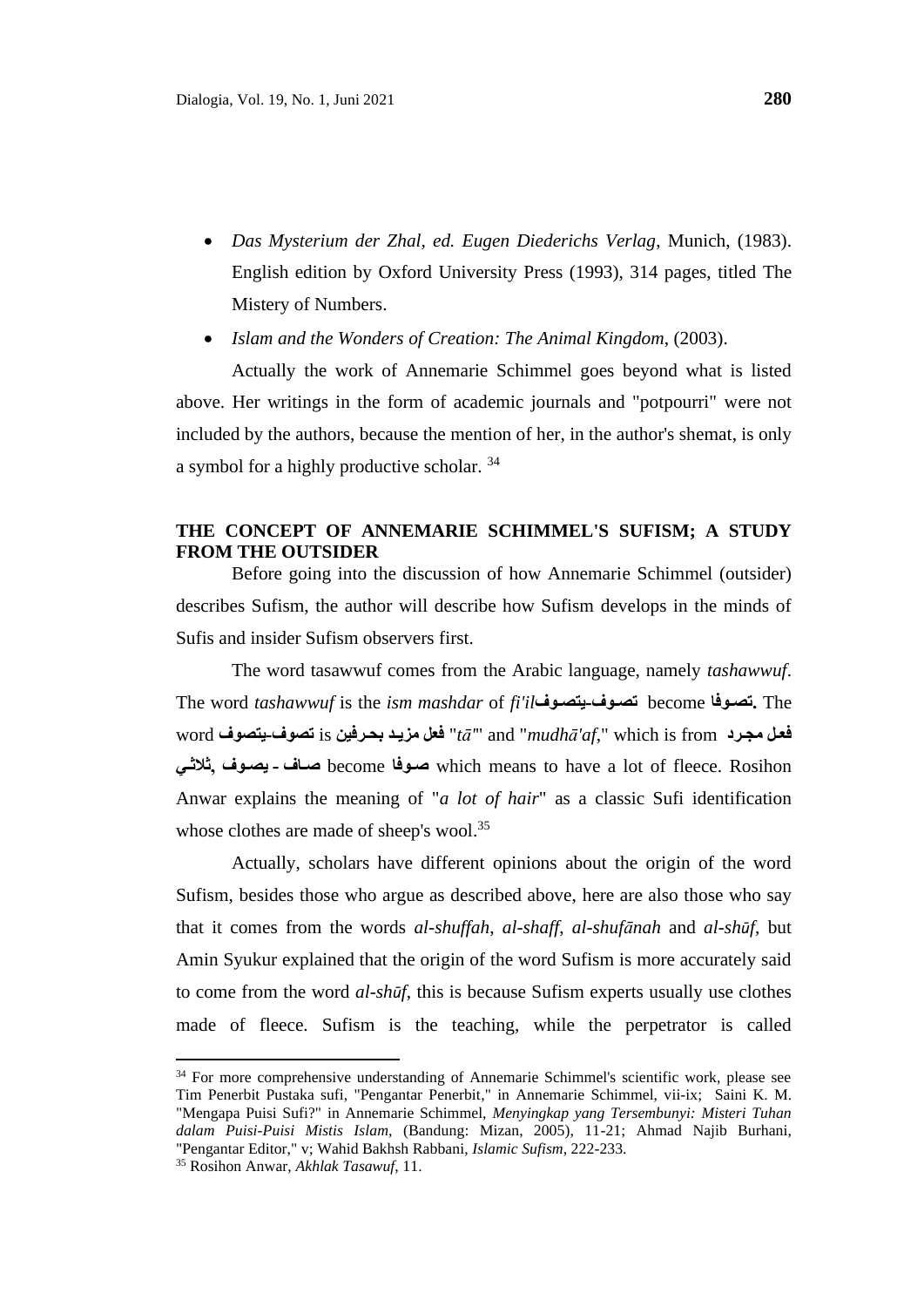*mutashawwif* which in Indonesian is called *Sufi*, as a trait for people who usually use *shūf* cloth.<sup>36</sup>

If etymologically here are already differences, it can be ascertained, in a terminological sense here will also be many differences. According to Sahal bin Abdillah as quoted by Rosihon Anwar, Sufism is eating less, being serious in worshiping Allah, and running away from humans. His definition gives the impression that Sufism is too visible as a very exclusive, individual, and vertical teaching.<sup>37</sup>

Through a more inclusive and socialist perspective, Haidar Bagir with his positive Sufism concept said that a good Sufi is a Sufi who emphasizes good deeds to improve the quality of the environment. He is a healthy person, working hard, earning a living for her worldly life. He may be rich, but her wealth is used proportionally for himself, his family and activities to empower the people who are powerless and weak. 38

According to H.M. Amin Syukur, Sufism is an Islamic teaching that fosters human morals on her earth, in order to achieve happiness and perfection of inner and outer life, the world and the hereafter. Sufi is a person who has noble attitudes and avoids despicable attitudes, is able to suffer from hunger and thirst, but if he gets sustenance it is not attached to his heart.<sup>39</sup>

<sup>36</sup> H. M. Amin Syukur, *Menggugat Tasawuf,* 7-11; H.A. Musthofa, *Akhlak Tasawuf* (Bandung: Pustaka Setia, 2002), 201.

<sup>37</sup> Rosihon Anwar, *Akhlak Tasawuf*, 16.

<sup>38</sup> Haidar Bagir, "Manusia Modern Mendamba Allah" in Ahmad Najib Burhani (ed.), *Manusia Modern Mendamba allah: Renungan Tasawuf Positif* (Jakarta: Mizan Media Utama, 2002), xxivxxv.

<sup>&</sup>lt;sup>39</sup> Furthermore, according to H. M. Amin, gratitude, the notion of zuhud can be divided into two, as a *maqâm* and *akhlâq.* As a *maqâm,* Zuhud means loss of will, except the will to meet God. The world is considered a barrier to one's meeting with God and because of that he is considered something that is in the opposite direction (dichotomy) with Him. As an *akhlâq,* Zuhud can be realized in a simple, natural, integrative, inclusive and active life in various lives in this world, as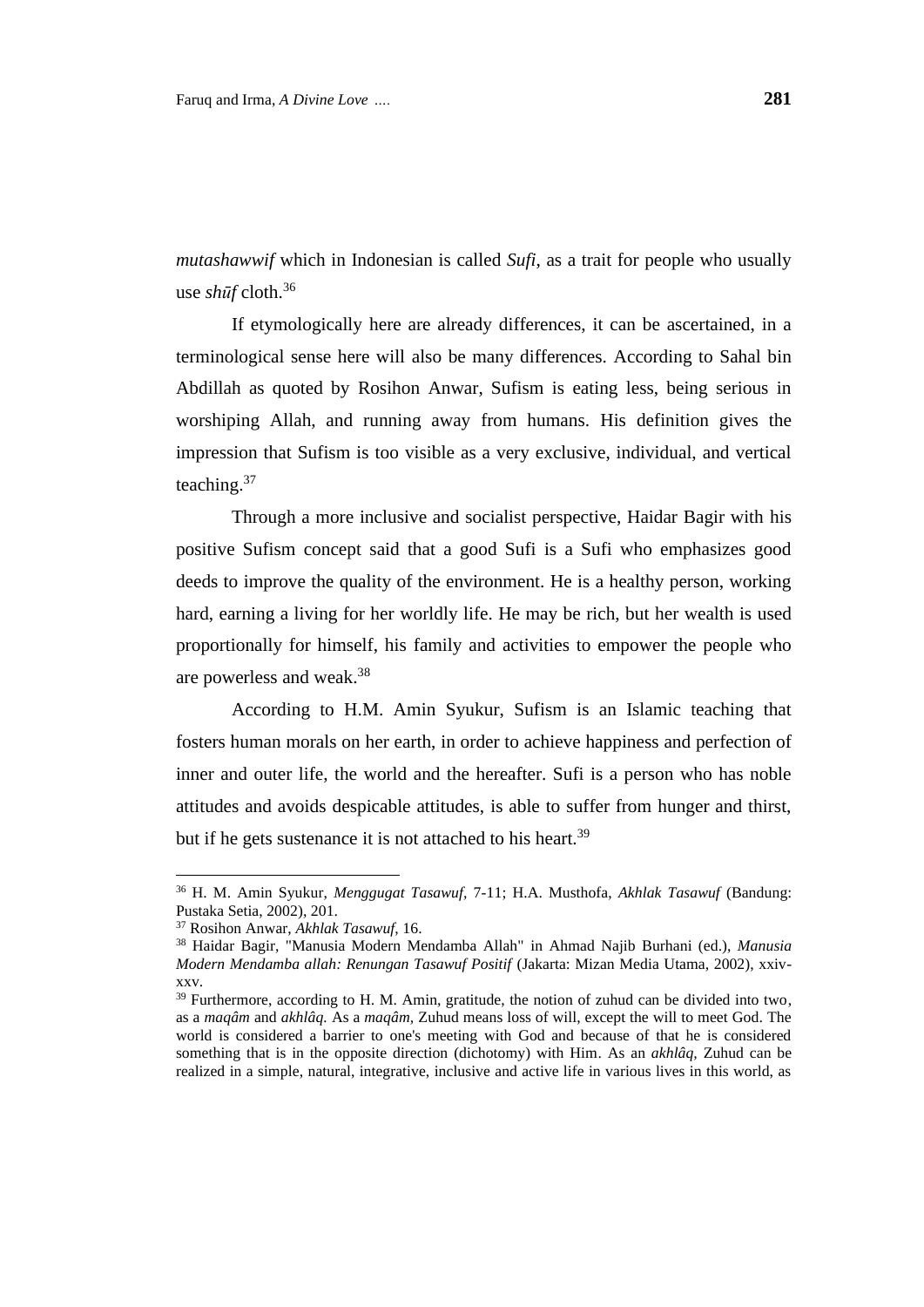Sufism is part of *al-syarî'ah al-islāmiyah*, which is a form of *ihsān*, one of the three other frameworks of Islamic teachings, namely *îmān* and *Islām*. Herefore, Sufi behavior must remain within the framework of Islamic law. Al-Qusyairi as quoted by H.M. Amin Syukur said: "If you see someone who is given a special ability (*karāmah*), so that he can fly in the sky, then don't be in a hurry to be tempted by him, so you see how he carries out orders, leaving the prohibition on keeping the existing law."<sup>40</sup>

Ihsan includes all Muslim behavior, both external and internal actions, in worship and muamalah, because Ihsan is the soul of faith and Islam. mān as the foundation that exists in a person's soul from the combination of knowledge and belief, its manifestation in the form of *badāniyah* actions *(ibādah dzāhiriyyah)* is called Islam. The combination of mān and Islam in a person will manifest as a person in the form of *akhlāq al-karîmah* or called *ihsān*. 41

These statements are definitions of Sufism from an insider's point of view (Moslem), which may conflict with outsider (orientalist) views. Insiders understand more about the flow of Sufism in its entirety because they are indeed perpetrators of Sufism, while outsiders are considered less understanding of Sufism in detail, because they are only outside observers.<sup>42</sup>

According to Annemarie Schimmel, Sufism is the same as mystical. The emergence of the word mystical is taken from the Greek word *myein* which means "*to close the eyes*." Mystery is something that contains a mysteriousness that cannot be achieved by ordinary means or intellectual effort. Mystics is called "the great spiritual current that flows through all religions." In its broadest sense,

exemplified by the Prophet Muhammad. and his friends. See H.M. Amin Syukur, *Zuhud di Abad Modern* (Yogyakarta: Pustaka Pelajar, 1997), v.

<sup>40</sup> H. M. Amin Syukur, *Tasawuf sosial* (Yogyakarta: Pustaka Pelajar, 2004), 4.

<sup>&</sup>lt;sup>41</sup> Syekh Fadhlalla Haeri said that Sufism should start from outward practices, in order to strengthen, develop, and enrich the situation (*hâl*) inner awareness. That is, it is not true to say that Sufism should avoid worldly affairs by focusing heavily on the affairs of the hereafter. See Syekh Fadhlalla Haeri, *Dasar-Dasar Tasawuf,* (Yogyakarta: Pustaka sufi, 2003), 5-6.

<sup>42</sup> Wahid Bakhsh Rabbani, *Islamic Sufism,* 222-223.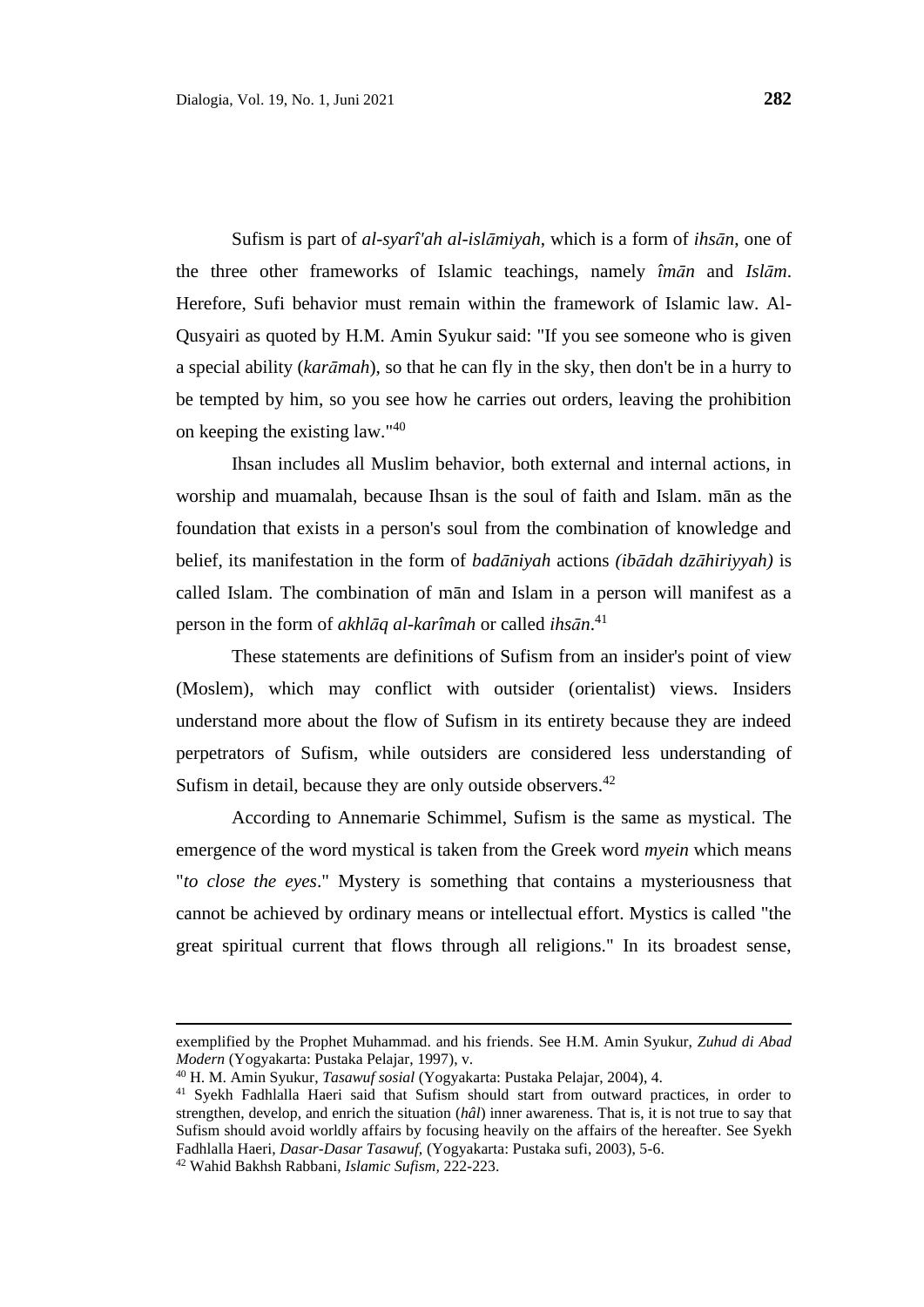mysticism can be defined as awareness of the One Reality, which might be called wisdom, light, and love.<sup>43</sup>

Annemarie Schimmel says that Sufism which arrived in Europe in the 16th and 17th centuries was Sufism introduced by travelers and travelers visiting the Middle East who brought home information about dervish ceremonies, poor, poor and poor Sufis. her dress is full of patches of stitches. The Sufi situation became a special attraction for Europeans. Herefore, many of them conduct in-depth studies on her mysterious (unique) Sufi behavior which they call mystical.<sup>44</sup>

There are orientalists who call the term Sufism with Sufism and mysticism. <sup>45</sup> The term Sufism may be more appropriate than the use of the term mysticism, because in fact Sufism does not only contain mystical behaviors, such as the story of the Prophet Yunus with the whale or al-Hallaj who can unite with God, but also the suggestion to live togeher, ascetic, share and respect each other, as Sufism *akhlaqî* al-Ghazali. <sup>46</sup> While the word Sufism is an ideology attributed to Sufis who used to be accustomed to using woolen cloth.<sup>47</sup>

As an outsider, even an orientalist, Annemarie Schimmel equates Sufism with mystical science. Herefore, he considers Sufism to be found in Christianity,

<sup>43</sup> Annemarie Schimmel, *Dimensi Mistik dalam Islam,* translated by Sapardi Djoko (Jakarta: Pustaka Firdaus, 2000), 1-2.

<sup>44</sup> Julian Baldick, *Islam Mistik; Mengantar Anda ke dunia Tasawuf* (Jakarta: Serambi, 2002), 195- 197.

<sup>45</sup> It is like Leonard Lewisohn in his article "*Pencarian Pembinasaan: Imajinalisasi dan Kematian Mistik in Tamhîdât Ain al-Qudât Hamazânî.*" See Leonard Lewisohn, "Pencarian Pembinasaan: Imajinalisasi dan Kematian Mistik dalam Tamhîdât Ain al-Qudât Hamazân*î,*" in Leonard Lewisohn, *Warisan Sufi: Sufisme Persia Klasik, dari Permulaan hingga Rumi,* translated by Gafna Raizha Wahyudi, (Yogyakarta: Pustaka Sufi, 2002), 343-399.

<sup>46</sup> In the context of Sufism, al-Ghazali adheres to Sufism with a psycho-moral character, which prioritizes moral education in accordance with the natural instincts of Islam. Al-Ghazali in his Sufism carries the concept of *ma'rifah* within the limits of self-approach to Allah (*taqarrub bi Allah*) without being followed by union with Him. See Al-Ghazali, *Ihyâ' Ulûm al-dîn,* III (Beirut: Dar Al Fikr, tt.), 96.

<sup>47</sup> A. J. Arberry, *Pasang Surut Aliran Tasawuf* (Bandung: Mizan, 2005), 7-11.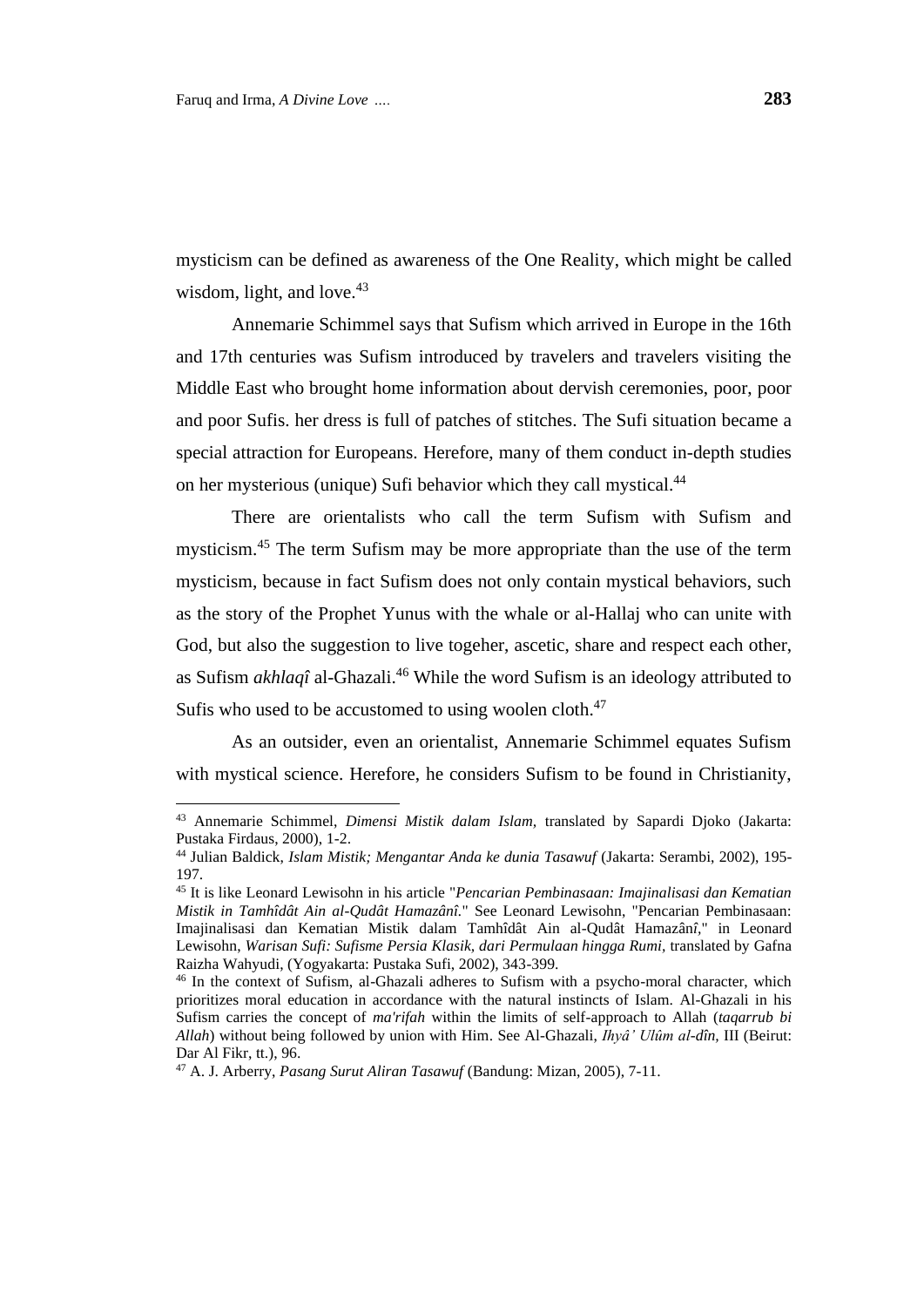Judaism, Buddhism, Confucianism, Shintoism, and several other religions, because all religions and beliefs have mystical teachings. Based on her line of thinking, Annemarie Schimmel considers Sufism as the mystical science of Islam. 48

This is the answer to why Annemarie Schimmel did not convert to a Muslim, but remained a staunch Protestant despite having studied Islamic language and civilization for a long time, teaching Sufism at various universities, and even researching Sufism for a long time. This is due to her belief that Sufism is a part of the mystical teachings that are not only found in Islam, but also in several other religions, including her religion of belief, Protestantism. For Annemarie Schimmel, all religions teach mysticism, in the sense of awareness of a Single Reality, which might be called wisdom, guidance, and Love. If all religions have mystical teachings, then all religions have Sufism teachings.<sup>49</sup>

However, her opinion was rejected by Abu Husein an-Nuri who considered Sufism to exist only in Islamic teachings because Sufism is a teaching to surrender to God, namely Allah, not another God. Abu Husein an-Nuri as quoted by Rosihon Anwar said "when they leave nothing but Allah, be those who do not have and are possessed." 50

Al-Ghazali taught to respect disbelievers, but al-Ghazali forbade a person to become a disbeliever, because according to al-Ghazali kufr is a disease of the heart that must be cleansed because it can make a person's heart die. Apart from kufr, other heart diseases are hypocrisy, wickedness, immorality, and bid'ah.<sup>51</sup>

<sup>48</sup> Annemarie Schimmel, "Kata Pengantar," in Sachiko Murata, *The Tao of Islam: A Source Book on Gender Relationship in Islamic Thought,* translated by Rahmani Astuti and M. S. Nasrullah (Bandung: Mizan, 1996), 15.

<sup>49</sup> Hazrat Inayat Khan, *The Heart of sufism,* translated by Andi Haryadi (Bandung: PT. Rosdakarya, 2002), 125-128.

<sup>50</sup> Rosihon Anwar, *Akhlak Tasawuf,* 15

<sup>51</sup> Al-Ghazali, *Majmû'ah Rasâil al-Imâm al-Ghazâlî* (Beirut: Dâr al-Fikr, 1996), 239.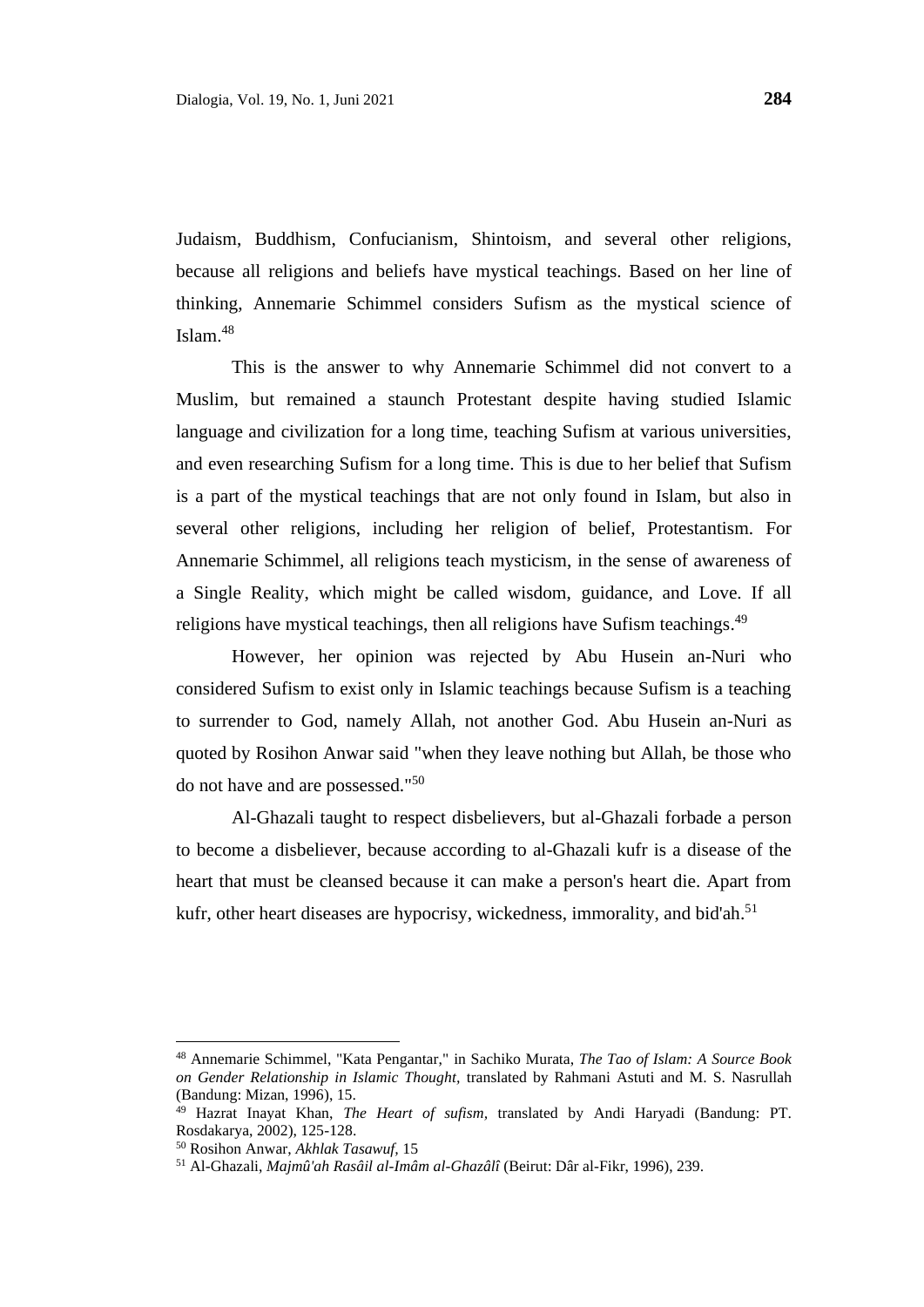Kufr must be removed (*takhallî*) from humans, because heart disease will prevent humans from purifying the soul (*tazkiyah al-nafs*). <sup>52</sup> *Kufr* is an act of violating the shari'ah which is very clear and will invalidate the shahada sentence that has been said, because kufr is darkness that causes every action to be useless. Definitively, al-Ghazali explained that what is meant by *kufr* is the denial of the Prophet Muhammad and the teachings he brought, while faith (against *kufr*) is believing in all forms of teachings that he brings. Herefore, Jews and Christians are infidels because they deny the apostleship of the Prophet Muhammad and the teachings conveyed. 53

If it is related to Annemarie Schimmel's Sufism concept which says that all people who understand and teach about awareness of the One Reality, Wisdom, Light, and Love, can be considered as Sufis, then her must be re-evaluated. Because Sufism is not just a mystical teaching, but also a method of purifying the soul in order to achieve the condition of *taqarrub ilā Allah*. *54*

Belief in Allah as God with all His rules (shari'ah) is one of the keys in Sufism, meaning that Sufism as a teaching that emerged from Islam requires its adherents to be Muslim, because only Islam believes in Allah with all Her teachings. conveyed through Her Messenger. Her shows that the so-called Sufi is

<sup>&</sup>lt;sup>52</sup> In the search for truth, one must come to the stage of "prophetic nature," where truth can be obtained not through reason, but by the light of prophethood, which is higher than reason. Intellect is unable to grasp what the prophetic eye can know. Once this prophetic knowledge has been acquired, one can rise to a higher level, from *tamyîz, mukâsyafah* to *dzauq. Dzauq* is to feel the truth as it really is, like seeing with your eyes or holding with your hands. This dzauq process can only be obtained through *tazkiyah al-nafs*. See Al-Ghazali, *al-Munqîdh min al-Dhalâl,* translated by Achmad Khudori Soleh (Bandung: Pustaka Hidayah, 1998)*,* 64. The Process of *tazkiyah al-nafs*  requires oneself to be clean from liver disease, especially *kufr.* See Sa'id Hawwa, *Tazkiyatun Nafs,*  199; Al-Ghazali, *Kaidah-Kaidah Sufistik,* 69-76.

<sup>53</sup> Al-Ghazali, *Majmû'ah Rasâil al-Imâm al-Ghazâlî* (Beirut: Dâr al-Fikr, 1996), 240.

<sup>54</sup> Sa'id Hawwa, *Tazkiyatun Nafs; Intisari Ihya' Ulumuddin,* translated by Abdul Amin (Jakarta: Pena Pundi Aksara, 2007), 199-202.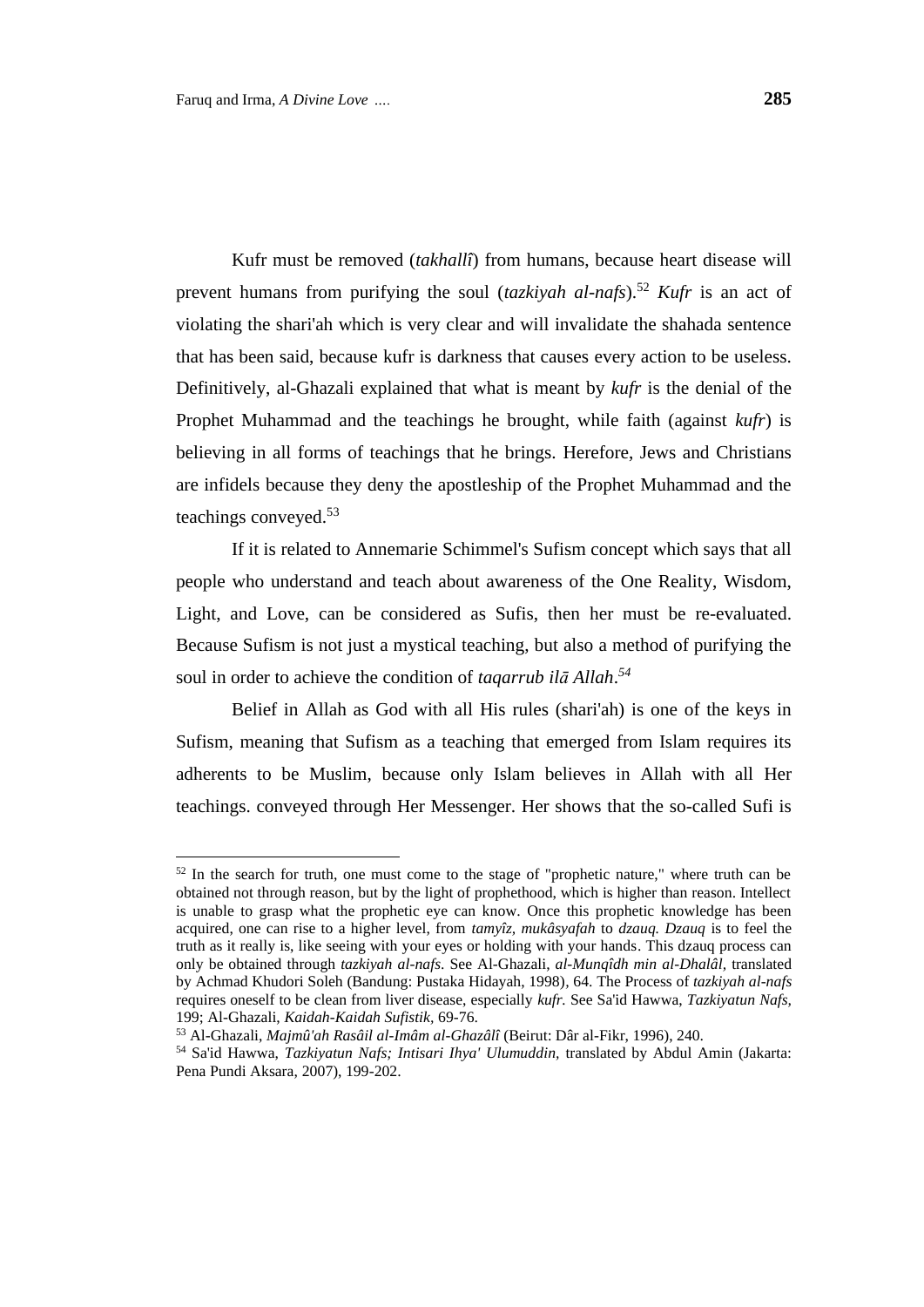not someone who just lives a simple life, dressed in rags, is shabby, shabby, poor, and has an awareness of the Single Reality, Wisdom, Light, and Love, but he must also be a Muslim, because Sufism has a conception of itself, at least as stated by al-Ghazali and Abu Husein an-Nuri. 55

Annemarie Schimmel's study of Sufism seems to be only limited to historisity (by not wanting to say only the external aspect). Perhaps her was due to her basic education in the History of Religions, which also colored her line of thinking when he saw Sufism. As is commonly known, studying the History of Religions does not mean that you have to merge into the various religions being studied, but that you simply need to understand. Her style is also what Annemarie Schimmel did when she studied and researched Sufism, where her interest in researching Sufism did not mean that she obligated her to convert to a Muslim faith, from an outsider of Sufism to an insider of Sufism (Sufi/Muslim).<sup>56</sup>

One of the weaknesses of studies conducted by outsiders is the limited information they have. This also happened to Annemarie Schimmel who looked a little confused in explaining al-Rumi's spiritual mystical concept of prayer.<sup>57</sup> Annemarie Schimmel's discussion of the concepts of praying and prayer overlaps, as if they are the same, but also seem different. Indeed, praying etymologically means praying, but praying and prayer are of course different, because prayer is ا**قوال و افعال مفتتحة بالتكبير و مختتمة بالتسليم بشروط <sup>58</sup>** 

 Maybe this happened because of Annemarie Schimmel's background as an orientalist (outsider) who has limited Islamic details, or maybe because the writing of the work itself is projected for European society, where in the Western-Christian understanding, one prayer is enough, like praying.

<sup>55</sup> Al-Ghazali, *Majmû'ah Rasâil al-Imâm al-Ghazâlî,* 239.

<sup>56</sup> Charles Homer Haskins, *A Life of Annemarie Schimmel*, 7-9.

<sup>57</sup> This can be seen in chapter 9 on "Salat: Anugerah Ilahi" in the book *Dunia Rumi, Hidup dan Karya Penyair Besar.* See Annemarie Schimmel, *Dunia Rumi*, 199-211.

<sup>&</sup>lt;sup>58</sup> Meaning: prayer is a series of words and deeds that begins with takbir and ends with greetings with certain conditions. See Taqiyuddin Abi Bakr bin Muhammad al-Husainî, *Kifâyah al-ahyâr fi Halli Ghâyah al-Ikhtishâr* (Surabaya: Dâr al-Kitâb al-Islâmî, tt.), I: 82.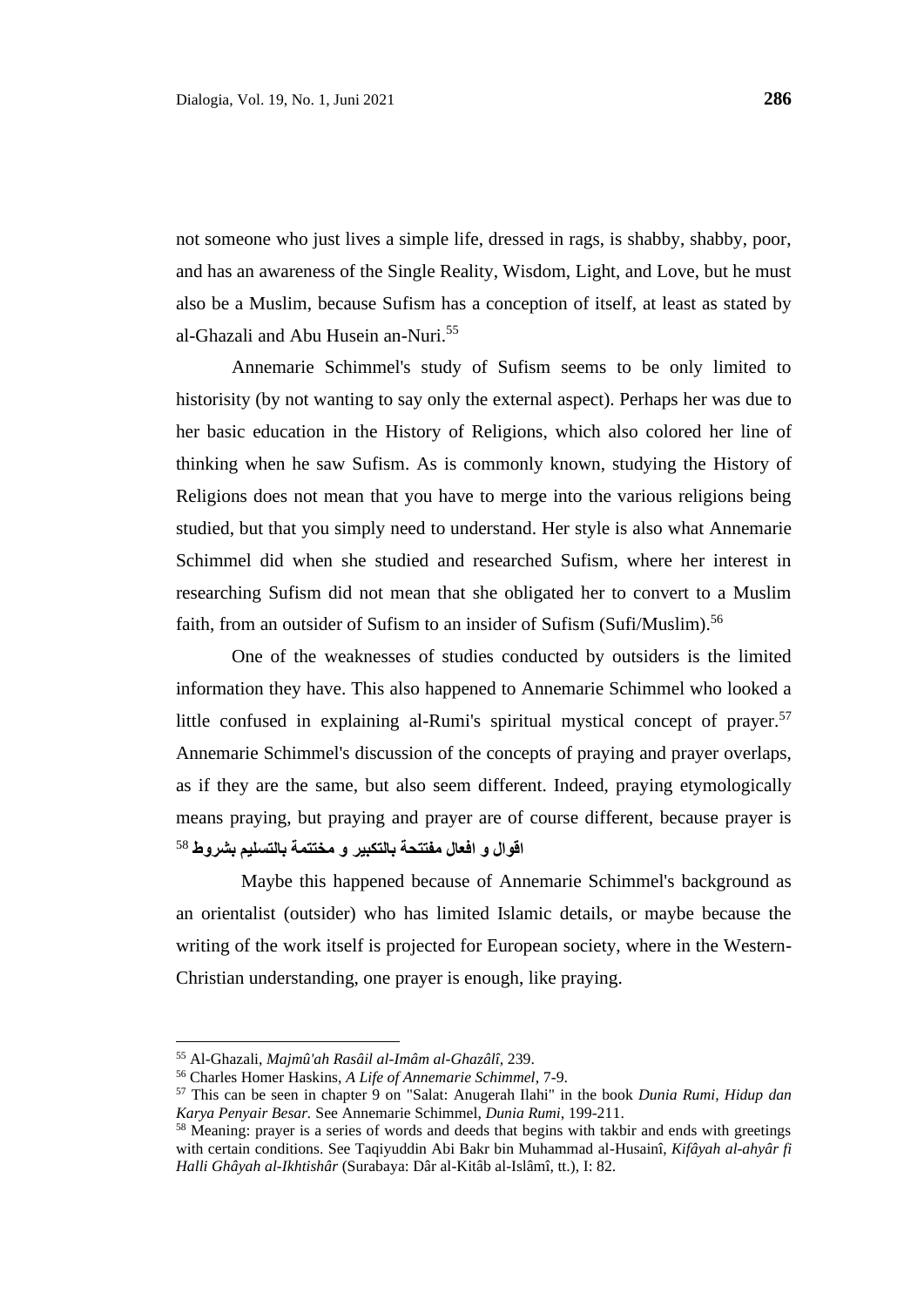In response to Annemarie Schimmel's outsider side, there are some who doubt the objectivity of her Sufism study. The Sufi Library Publishing Team, for example, is worried that Annemarie Schimmel is still like other orientalists who have not been able to see Islam from the perspective of Islam itself. Contrary to the opinion of the Sufi Library Publishing Team, Wahid Bakhsh Rabbani actually considers Annemarie Schimmel's study of Sufism to have been instrumental in making the understanding of Sufi schools unbiased. Wahid Bakhsh Rabbani also considers her Protestant orientalist worthy of appreciation for her depth of knowledge about Sufi doctrines.<sup>59</sup>

In line with Wahid Bakhsh Rabbani's opinion, based on the author's knowledge and as far as some literature has been read, the author concludes that the eastern studies conducted by Annemarie Schimmel tend to be objective. In fact, not infrequently he criticizes the West itself, which according to him sometimes sees Islam (east) from an aspect that tends to only benefit the West. According to Annemarie Schimmel, orientalists who do not fully see Islam (east) are influenced by a "biblical" background and a "classical" approach to science.<sup>60</sup>

At the end, Annemarie Schimmel does not have a clear formulation of Sufism or Islamic mystical concepts. Although Annemarie Schimmel once wrote in her book on "Definitions of Sufism, Man and Its Perfection, Tharîqah, and Theosophical Sufism," the writing was not her own formulation, but quotes from several Sufism concepts inscribed by several Sufis, especially al-Rumi. That is, what is contained in Annemarie Schimmel's Sufism writings is a summary or rewrite of the Sufism concept of several great Sufis, such as al-Rumi. Of course there is different from al-Ghazali who has her own formulation of Sufism which

<sup>59</sup> Wahid Bakhsh Rabbani, *Islamic Sufism,* 222-226.

<sup>60</sup> Annemarie Schimmel, "Kata Pengantar," in Sachiko Murata, *The Tao of Islam,* 15.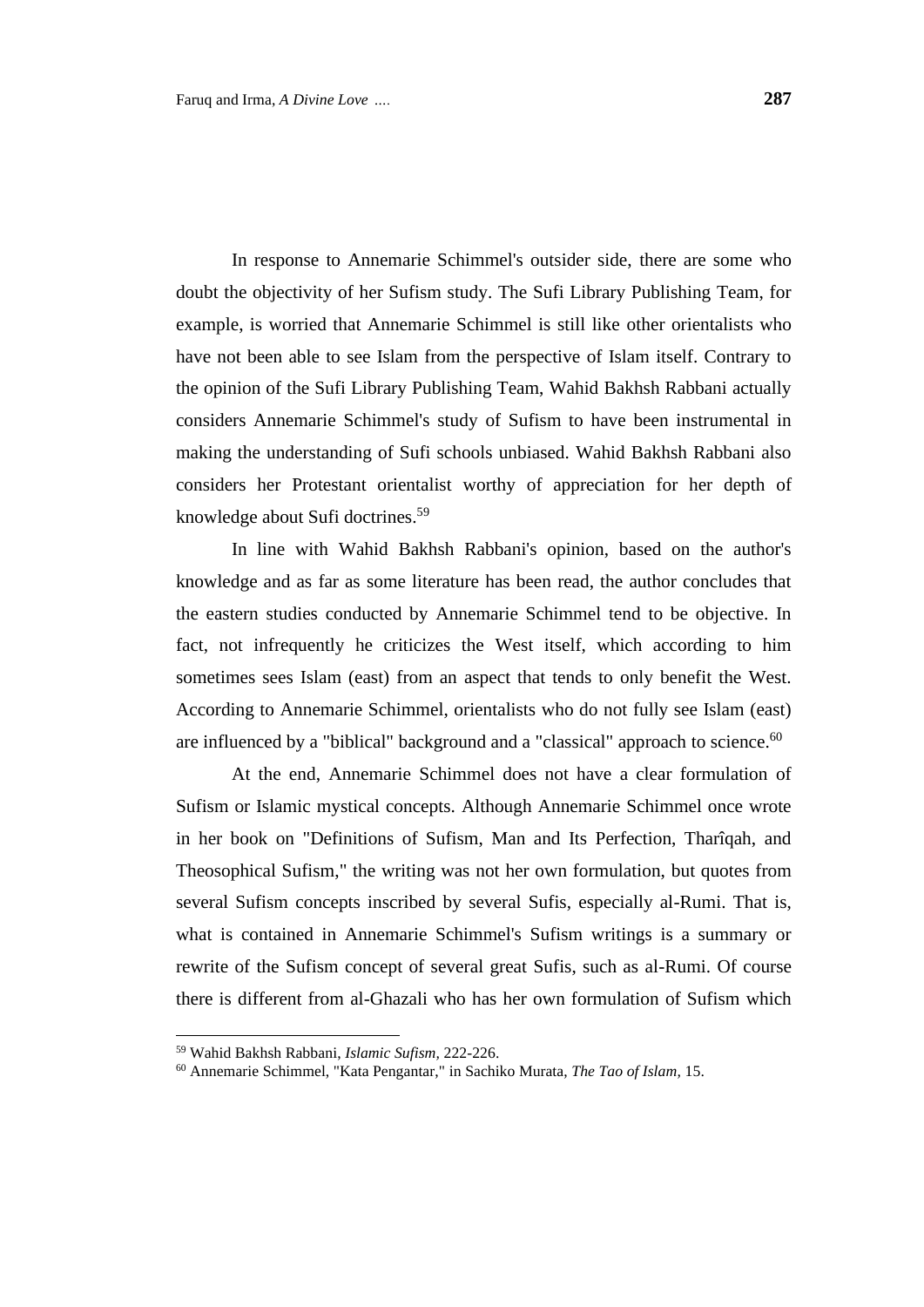may be different from the Sufism concept of her teachers, Yusuf al-Nassaj and Afdhal bin Muhammad.<sup>61</sup>

### **CONCLUSION**

Annemarie Schimmel was born on April 7, 1922 in Erfurt, Germany. Since childhood Annemarie Schimmel was interested in poetry and literature. Then, Hans Sheinrich Schaeder, her teacher, suggested that she study the poetry and works of Jalaluddin Rumi, until finally, at the age of 19, she received a Doctorate degree in Islamic Language and Civilization. Her interest in Islamic studies made her asked to teach at various universities, both Islamic and non-Islamic in various countries. The year 1946 was the first time she taught about Sufism, which then led to a deeper study of Jalaluddin al-Rumi and Muhammad Iqbal. In 1951 she received her second Doctorate in the History of Religions. After a long struggle in the academic world, especially in the study of Sufism, finally, on January 26, 2003, Annemarie Schimmel died after undergoing surgery due to complications.

Her interest in writing poetry and writing in beautiful language has one thing in common with al-Rumi, although not all of Annemarie Schimmel's writings are written in poetry or prose, especially when it comes to Sufism.

Annemarie Scimmel only sees Sufism from the outside, herefore she considers it unnecessary to convert to Islam even though she has been struggling with the world of Sufism for decades. Moreover, she considers Sufism as a mystical teaching that also exists in other religions, such as Buddhism and Shinto. For her, the most important thing is to be able to carry out the thoughts conveyed by Sufism (mysticism), namely awareness of the Supra Logic, Wisdom, guidance, and Love, without having to change theological beliefs to become a Muslim.

<sup>61</sup> Doug Marman, "Pengantar Penerbit," in Jalaluddin Rumi, *Fihi Ma Fihi,* translated by Ribut Wahyudi, (Yogyakarta: Pustaka Sufi, 2004), v-xiii; Sulaiman Dunia, *al-Haqiqah fi Nazhr al-Ghazali* (Kairo: Dar al-Ma'arif, 1971), 18.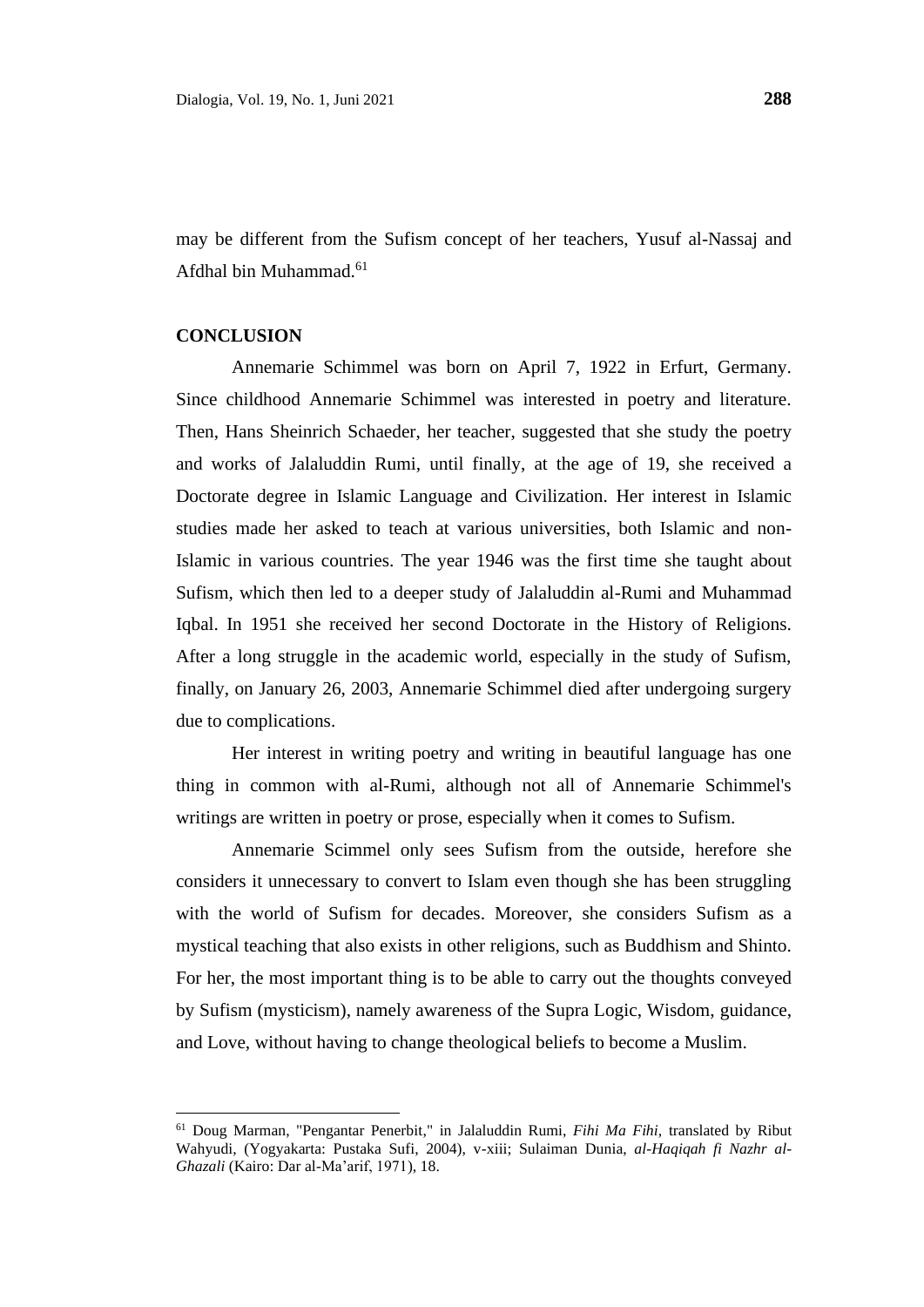Apart from the pluses and minuses of Annemarie Schimmel, although she is an orientalist outsider, her services contained in her writings on Sufism can be used as a fairly representative reference on Sufism, because her studies are indepth and tend to be objective..

#### **REFERENCES**

Ahmad, Zainal Abidin. *Riwayat Hidup al-Ghazali*. Jakarta: Bulan Bintang, 1975. Anwar, Rosihon. *Akhlak Tasawuf.* Bandung: Pustaka Setia, 2009.

- Arberry A. J. *Pasang Surut Aliran Tasawuf.* Bandung: Mizan, 2005.
- Arifin, Samsul, et al. *Spiritualitas Islam dan Peradaban Masa Depan.* Yogyakarta: Sippress, 1996.
- Bagir, Haidar. "Manusia Modern Mendamba Allah" in Ahmad Najib Burhani (ed.), *Manusia Modern Mendamba allah: Renungan Tasawuf Positif,* Jakarta: Mizan Media Utama, 2002.
- Baldick, Julian. *Islam Mistik; Mengantar Anda ke dunia Tasawuf.* Jakarta: Serambi, 2002.
- Bowering, Gerhard. "Gagasan tentang Waktu dalam Sufisme Persia." in Leonard Lewisohn. *Warisan Sufi: Sufisme Persia Klasik, dari Permulaan hingga Rumi,* translated by Gafna Raizha Wahyudi. Yogyakarta: Pustaka Sufi, 2002.
- Burhani, Ahmad Najib, "Pengantar Editor", in Ahmad Najib Burhani (ed.), *Manusia Modern Mendamba Allah: Renungan Tasawuf Positif.* Jakarta: Iman dan Hkmah, 2002.
- Dunia, Sulaiman. *al-Haqiqah fi Nazhr al-Ghazali*. Kairo: Dar al-Ma'arif, 1971.
- Ernest, Carl W. "Tingkatan Cinta dalam Sufsme Persia Awal, Mulai dari Rabi'ah sampai Ruzbihan." in Leonard Lewisohn, *Warisan Sufi: Sufisme Persia*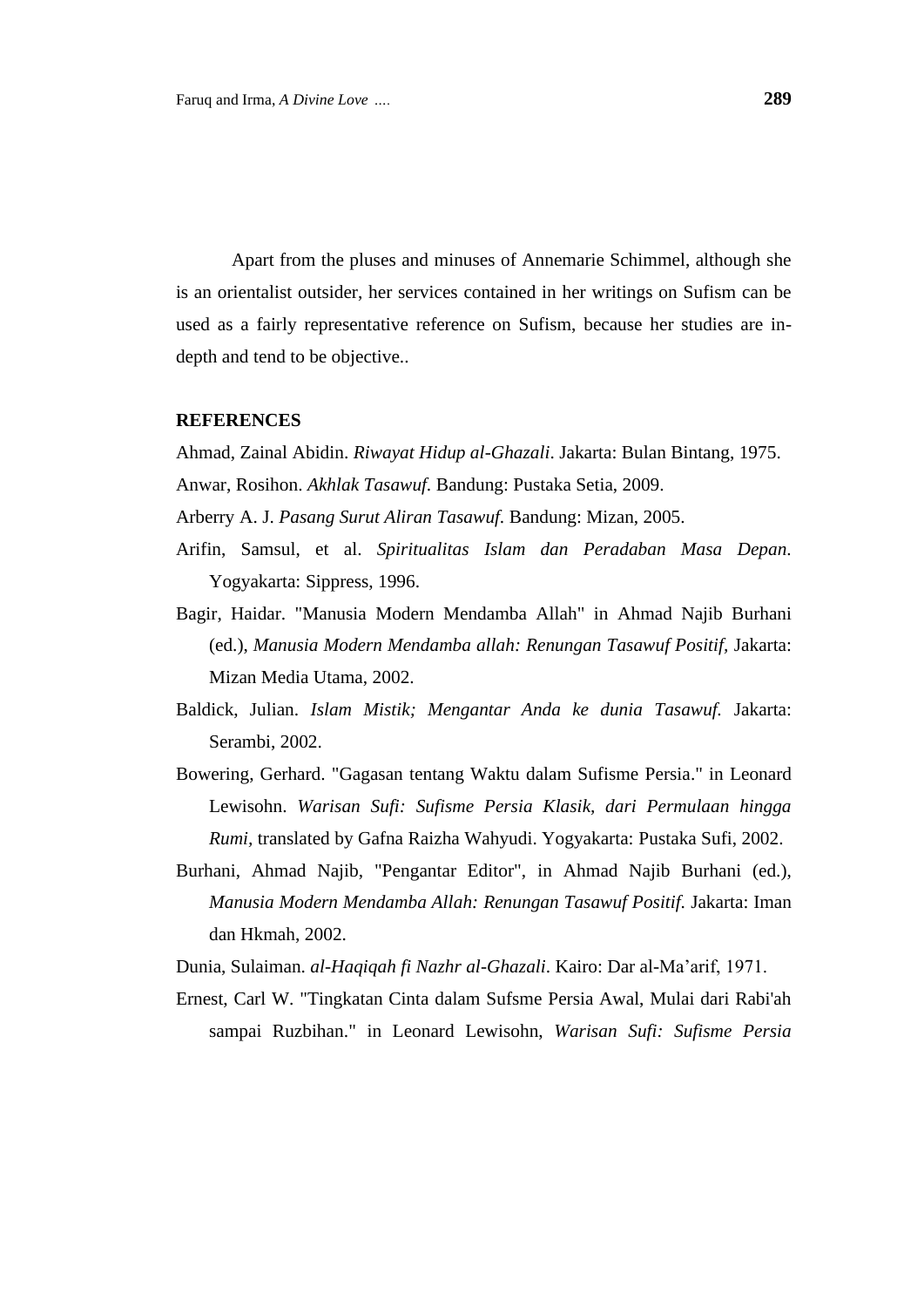*Klasik, dari Permulaan hingga Rumi,* translated by Gafna Raizha Wahyudi, Yogyakarta: Pustaka Sufi, 2002.

- Ghazali al-. *al-Munqîdh min al-Dhalāl,* translated by Achmad Khudori Soleh. Bandung: Pustaka Hidayah, 1998.
- ----------. *Ihyā' Ulūm al-dîn,* Jilid III*.* Beirut: Dar Al Fikr, tt.
- ----------. *Ihyā' Ulūm al-dîn,* Jilid III*.* Beirut: Dar Al Fikr, tt.
- ----------. *Kaidah-Kaidah Sufistik; Keluar dari Kemelut Tipudaya*, translated by Mohammad Luqman Hakiem dan Ahmad Najieh. Surabaya: Risalah Gusti, 1997.
- ----------. *Majmū'ah Rasāil al-Imām al-Ghazālî.* Beirut: Dār al-Fikr, 1996.
- Haeri, Syekh Fadhlalla. *Dasar-Dasar Tasawuf,* Yogyakarta: Pustaka Sufi, 2003.
- Haskins, Charles Homer. *A Life of Annemarie Schimmel.* Williamsburg: ACLS, 1993.
- Hawwa, Sa'id. *Tazkiyatun Nafs; Intisari Ihya' Ulumuddin,* translated by Abdul Amin, et al. Jakarta: Pena Pundi Aksara, 2007.
- Husainî al-, Taqiyuddin Abi Bakr bin Muhammad.*Kifāyah al-ahyār fi Halli Ghāyah al-Ikhtishār*. Surabaya: Dār al-Kitāb al-Islāmî, tt.
- Khan, Hazrat Inayat. *The Sheart of sufism,* translated by Andi Haryadi. Bandung: PT. Rosdakarya, 2002.
- Lewisohn, Leonard. "Pencarian Pembinasaan: Imajinalisasi dan Kematian Mistik dalam Tamhîdāt Ain al-Qudāt Hamazān*î.*" in Leonard Lewisohn, *Warisan Sufi: Sufisme Persia Klasik, dari Permulaan hingga Rumi.* translated by Gafna Raizha Wahyudi. Yogyakarta: Pustaka Sufi, 2002.
- ----------. *Warisan Sufi: Sufisme Persia Klasik, dari Permulaan hingga Rumi,*translated by Gafna Raizha Wahyudi. Yogyakarta: Pustaka Sufi, 2002.
- M., Saini K. "Mengapa Puisi Sufi?" dalam Annemarie Schimmel, *Menyingkap yang Tersembunyi: Misteri Tuhan dalam Puisi-Puisi Mistis Islam.* Bandung: Mizan, 2005.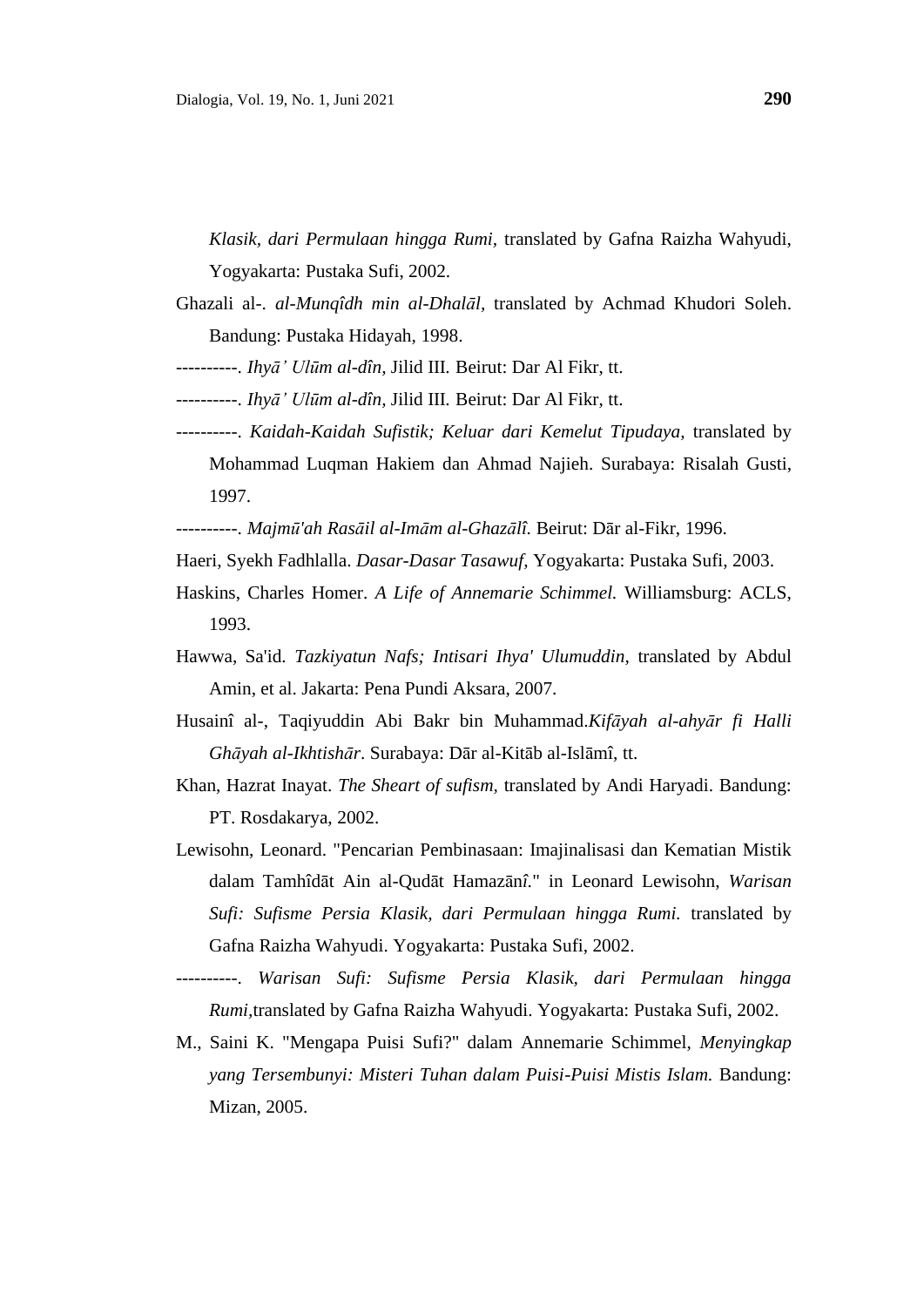- Marman, Doug. "Pengantar Penerbit." in Jalaluddin Rumi, *Fihi Ma Fihi,*  translated by Ribut Wahyudi, 2004.
- Mason, Herbert. "Hallaj dan Madzhab Sufisme Baghdad." in Leonard Lewisohn, *Warisan Sufi: Sufisme Persia Klasik, dari Permulaan hingga Rumi,* translated by Gafna Raizha Wahyudi. Yogyakarta: Pustaka Sufi, 2002.
- Musthofa, H.A. *Akhlak Tasawuf.* Bandung: Pustaka Setia, 2002.
- Nurbakhsh, Javad. "Ciri-Ciri Khas Utama Sufisme dalam Periode Awal Islam", dalam Leonard Lewisohn, *Warisan sufi: Sufisme Persia Klasik, dari Permulaan hingga Rumi.* translated by Gafna Raizha Wahyudi. Yogyakarta: Pustaka Sufi, 2002.
- Rabbani, Wahid Bakhsh. *Islamic Sufism: The Science of Flight in God, with God, by God and Union and Communion with God also Showing the Tremendeous Sufi Influence on Christian and Hindu Mystics and Mysticism.* Kuala Lumpur: Zafar, 1995.
- Radtke, Bernd. "Konsep Wilayah dalam Sufisme Awal." in Leonard Lewisohn, *Warisan Sufi: Sufisme Persia Klasik, dari Permulaan hingga Rumi,* translated by Gafna Raizha Wahyudi. Yogyakarta: Pustaka Sufi, 2002.
- Schimmel, Annemarie. "Kata Pengantar." in *Islam & World Peace; Explanation of A Sufi,* translated by Su'aidi Asy'ari. Bandung: Pustaka hidayah, 1997.
- -------. "Kata Pengantar." dalam Sachiko Murata, *The Tao of Islam: A Source Book on Gender Relationship in Islamic Thought,* translated by Rahmani Astuti and M. S. Nasrullah. Bandung: Mizan, 1996.
- --------. *Dimensi Mistik dalam Islam,* translated by Sapardi Djoko. Jakarta: Pustaka Firdaus, 2000.
- -------. *Dunia Rumi: Hidup dan Karya Besar Penyair Sufi*. translated by Saut Pasaribu. Yogyakarta: Pustaka Sufi, 2002.